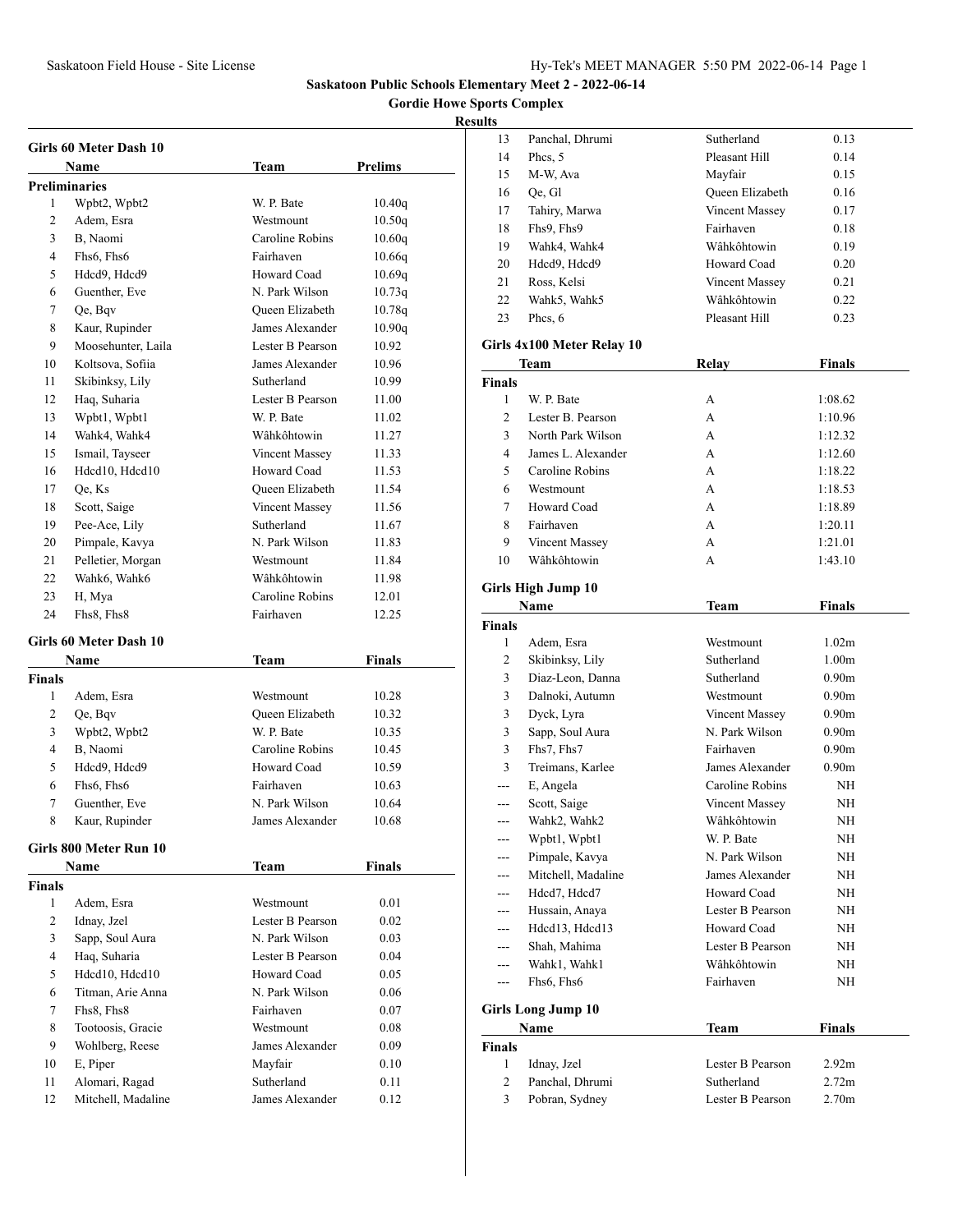--- Wahk7, Wahk7 Wâhkôhtowin ND

#### **Saskatoon Public Schools Elementary Meet 2 - 2022-06-14**

#### **Gordie Howe Sports Complex**

#### **Results**

**Girls 60 Meter Dash 11**

|                | Finals  (Girls Long Jump 10)              |                        |                    |  |
|----------------|-------------------------------------------|------------------------|--------------------|--|
|                | <b>Name</b>                               | Team                   | <b>Finals</b>      |  |
| 4              | Treimans, Karlee                          | James Alexander        | 2.50 <sub>m</sub>  |  |
| 4              | B, Naomi                                  | Caroline Robins        | 2.50 <sub>m</sub>  |  |
| 6              | Tootoosis, Gracie                         | Westmount              | 2.40 <sub>m</sub>  |  |
| 7              | Dyck, Lyra                                | Vincent Massey         | 2.39 <sub>m</sub>  |  |
| 8              | Wpbt1, Wpbt1                              | W. P. Bate             | 2.35m              |  |
| 9              | Npw, Kavya                                | N. Park Wilson         | 2.34 <sub>m</sub>  |  |
| 10             | Greenhalgh, Tabitha                       | N. Park Wilson         | 2.30 <sub>m</sub>  |  |
| 11             | Kaur, Rupinder                            | James Alexander        | 2.28 <sub>m</sub>  |  |
| 12             | Qe, Gl                                    | Oueen Elizabeth        | 2.26m              |  |
| 13             | Wahk2, Wahk2                              | Wâhkôhtowin            | 2.25m              |  |
| 14             | H, Mya                                    | Caroline Robins        | 2.24m              |  |
| 15             | Fhs7, Fhs7                                | Fairhaven              | 2.23 <sub>m</sub>  |  |
| 16             | Hdcd7, Hdcd7                              | Howard Coad            | 2.20 <sub>m</sub>  |  |
| 17             | Oe, St                                    | Oueen Elizabeth        | 2.18 <sub>m</sub>  |  |
| 18             | Alomari, Ragad                            | Sutherland             | 2.15m              |  |
| 19             | Wpbt2, Wpbt2                              | W. P. Bate             | 2.09 <sub>m</sub>  |  |
| 20             | Mugisha, Ghislaine                        | Vincent Massey         | 2.05 <sub>m</sub>  |  |
| 21             | Hdcd8, Hdcd8                              | Howard Coad            | 1.98m              |  |
| 22             | E, Piper                                  | Mayfair                | 1.97m              |  |
| 23             | Phcs, 4                                   | Pleasant Hill          | 1.95m              |  |
| 23             | M-W, Ava                                  | Mayfair                | 1.95m              |  |
| 25             | Fhs10, Fhs10                              | Fairhaven              | 1.60m              |  |
| 26             | Wahk3, Wahk3                              | Wâhkôhtowin            | 1.46m              |  |
| $\sim$         | Titman, Arie Anna                         | N. Park Wilson         | ND                 |  |
| ---            | Adem, Esra                                | Westmount              | ND                 |  |
|                | <b>Girls Super Weight (Ball Throw) 10</b> |                        |                    |  |
|                | <b>Name</b>                               | Team                   | <b>Finals</b>      |  |
| <b>Finals</b>  |                                           |                        |                    |  |
| 1              | Chaboyer, Jae-Lynn                        | James Alexander        | 31.10m             |  |
| $\overline{c}$ | Qe, Ks                                    | Queen Elizabeth        | 25.00m             |  |
| 3              | Qe, Bqv                                   | <b>Oueen Elizabeth</b> | 23.70m             |  |
| 4              | Phcs, 4                                   | Pleasant Hill          | 23.40m             |  |
| 5              | Wpbt1, Wpbt1                              | W. P. Bate             | 22.90 <sub>m</sub> |  |
| 6              | Pobran, Sydney                            | Lester B Pearson       | 21.60m             |  |
| 7              | Bruno, Oskayah                            | James Alexander        | 20.90m             |  |
| 8              | Severight, Taytum                         | Vincent Massey         | 20.60m             |  |
| 9              | Hdcd11, Hdcd11                            | Howard Coad            | 20.10 <sub>m</sub> |  |
| 10             | Ausland, Tanisha                          | Lester B Pearson       | 19.20m             |  |

 Mehter Khile, Diana Sutherland 19.20m 12 Hdcd8, Hdcd8 Howard Coad 18.90m Mugisha, Ghislaine Vincent Massey 18.50m B, Keona Caroline Robins 16.90m Strongman, Natalie Sutherland 16.40m Wpbt2, Wpbt2 W. P. Bate 15.70m 17 Phcs, 5 Pleasant Hill 12.50m 18 Fhs10, Fhs10 Fairhaven 11.40m --- Walls, Nahal Westmount ND --- Greenhalgh, Tabitha N. Park Wilson ND --- Guenther, Eve N. Park Wilson ND --- Fhs9, Fhs9 Fairhaven ND --- Wahk1, Wahk1 Wâhkôhtowin ND --- E, Angela Caroline Robins ND --- Adem, Esra Westmount ND

|                | Name                   | <b>Team</b>      | <b>Prelims</b> |  |  |  |
|----------------|------------------------|------------------|----------------|--|--|--|
|                | <b>Preliminaries</b>   |                  |                |  |  |  |
| 1              | Miller, Shari-Jade     | Lester B Pearson | 9.45q          |  |  |  |
| 2              | Nelson, Kishona        | Lester B Pearson | 9.75q          |  |  |  |
| 3              | D, Anastasiya          | Caroline Robins  | 9.83q          |  |  |  |
| 4              | Halliday, Kaelee       | James Alexander  | 9.93q          |  |  |  |
| 5              | Wpbt1, Wpbt1           | W. P. Bate       | 10.10q         |  |  |  |
| 6              | Treimans, Ayriana      | James Alexander  | 10.11q         |  |  |  |
| 7              | Aiz-Salifu, Nasira     | Sutherland       | 10.12q         |  |  |  |
| 8              | Qe, Ns                 | Queen Elizabeth  | 10.17q         |  |  |  |
| 9              | K, Alisha              | Caroline Robins  | 10.25          |  |  |  |
| 10             | Giffen, Neveah         | Sutherland       | 10.33          |  |  |  |
| 11             | Leary, Maren           | N. Park Wilson   | 10.37          |  |  |  |
| 12             | Lee, Adie              | N. Park Wilson   | 10.47          |  |  |  |
| 13             | Fhs17, Fhs17           | Fairhaven        | 10.62          |  |  |  |
| 14             | Buckley, Lexi          | Vincent Massey   | 10.66          |  |  |  |
| 15             | Fhs18, Fhs18           | Fairhaven        | 10.71          |  |  |  |
| 16             | Qe, Bab                | Queen Elizabeth  | 10.87          |  |  |  |
| 17             | Wahk20, Wahk20         | Wâhkôhtowin      | 10.93          |  |  |  |
| 18             | Strongarm, Sianna      | Westmount        | 11.85          |  |  |  |
| 19             | Hdcd29, Hdcd29         | Howard Coad      | 12.11          |  |  |  |
| 20             | Wahk14, Wahk14         | Wâhkôhtowin      | 12.17          |  |  |  |
| 21             | Swekla, Xoie           | Westmount        | 12.24          |  |  |  |
| 22             | Wpbt2, Wpbt2           | W. P. Bate       | 13.11          |  |  |  |
|                |                        |                  |                |  |  |  |
|                | Girls 60 Meter Dash 11 |                  |                |  |  |  |
|                | Name                   | Team             | <b>Finals</b>  |  |  |  |
| <b>Finals</b>  |                        |                  |                |  |  |  |
| 1              | Miller, Shari-Jade     | Lester B Pearson | 9.37           |  |  |  |
| 2              | Nelson, Kishona        | Lester B Pearson | 9.64           |  |  |  |
| 3              | D, Anastasiya          | Caroline Robins  | 9.74           |  |  |  |
| 4              | Wpbt1, Wpbt1           | W. P. Bate       | 9.88           |  |  |  |
| 5              | Treimans, Ayriana      | James Alexander  | 9.92           |  |  |  |
| 6              | Halliday, Kaelee       | James Alexander  | 10.05          |  |  |  |
| 7              | Qe, Ns                 | Queen Elizabeth  | 10.11          |  |  |  |
| 7              | Aiz-Salifu, Nasira     | Sutherland       | 10.11          |  |  |  |
|                | Girls 800 Meter Run 11 |                  |                |  |  |  |
|                | Name                   | Team             | Finals         |  |  |  |
| Finals         |                        |                  |                |  |  |  |
| $\mathbf{1}$   | Miller, Sheri-Jade     | Lester B Pearson | 2:12.17        |  |  |  |
| $\overline{c}$ | Anderson, Hallie       | Lester B Pearson | 2:13.05        |  |  |  |
| 3              | Alfil, Aadila          | Vincent Massey   | 2:27.20        |  |  |  |
| $\overline{4}$ | B, Callie              | Caroline Robins  | 2:27.30        |  |  |  |
| 5              | T, Ava                 | Caroline Robins  | 2:27.79        |  |  |  |
| 6              | Fhs19, Fhs19           | Fairhaven        | 2:31.67        |  |  |  |
| 7              | Wahk16, Wahk16         | Wâhkôhtowin      | 2:36.27        |  |  |  |
| 8              | Young, Emma            | N. Park Wilson   | 2:47.03        |  |  |  |
| 9              | Mobushar, Afia         | James Alexander  | 2:49.18        |  |  |  |
| 10             | Myers, Lily-Anne       | Vincent Massey   | 2:49.80        |  |  |  |
| 11             | Senat, Kaya            | N. Park Wilson   | 2:51.06        |  |  |  |
| 12             | Wahk17, Wahk17         | Wâhkôhtowin      | 2:55.00        |  |  |  |
|                |                        |                  |                |  |  |  |

13 Khan, Esha Sutherland 2:57.70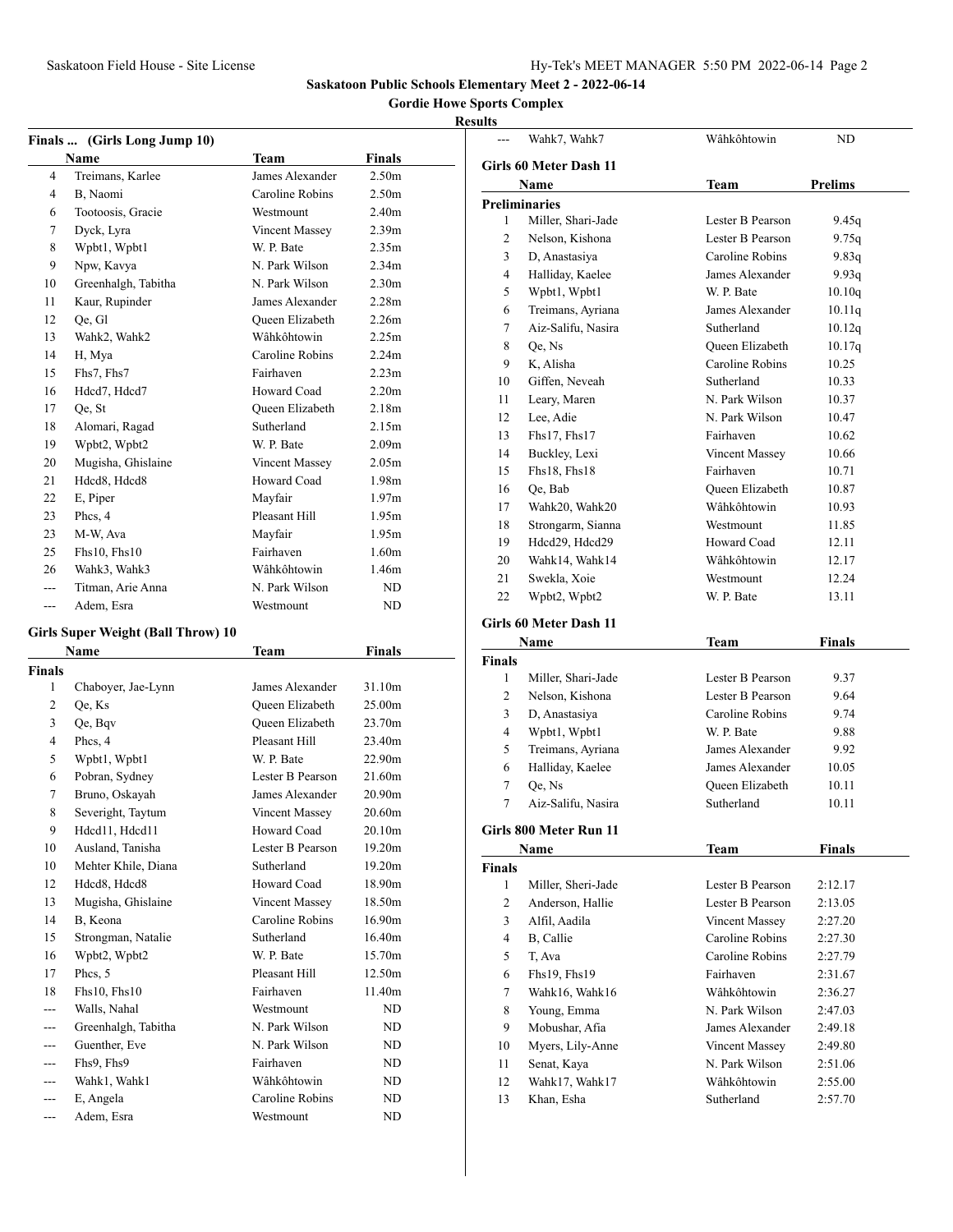**Gordie Howe Sports Complex**

### **Results**

|                | Finals  (Girls 800 Meter Run 11)   |                  |                   |  |
|----------------|------------------------------------|------------------|-------------------|--|
|                | Name                               | Team             | <b>Finals</b>     |  |
| 14             | Hodgson, Emma                      | James Alexander  | 3:00.39           |  |
| 15             | Wpbt1, Wpbt1                       | W. P. Bate       | 3:03.12           |  |
| 16             | Giffen, Neveah                     | Sutherland       | 3:03.68           |  |
| 17             | Hdcd20, Hdcd20                     | Howard Coad      | 3:06.42           |  |
| 18             | Fhs20, Fhs20                       | Fairhaven        | 3:18.45           |  |
| 19             | Swekla, Xoie                       | Westmount        | 3:49.94           |  |
| 20             | Redeagle, Alexis                   | Westmount        | 4:03.45           |  |
| 21             | Hdcd21, Hdcd21                     | Howard Coad      | 4:16.68           |  |
|                |                                    |                  |                   |  |
|                | Girls 4x100 Meter Relay 11<br>Team | <b>Relay</b>     | <b>Finals</b>     |  |
| <b>Finals</b>  |                                    |                  |                   |  |
| 1              | Lester B. Pearson                  | А                | 1:05.16           |  |
| 2              | James L. Alexander                 | А                | 1:06.61           |  |
| 3              | North Park Wilson                  | А                | 1:08.06           |  |
| 4              | Caroline Robins                    | A                | 1:09.45           |  |
| 5              | Fairhaven                          | А                | 1:12.23           |  |
| 6              | Howard Coad                        | А                | 1:12.89           |  |
| 7              | Wâhkôhtowin                        | A                | 1:15.45           |  |
| 8              |                                    | A                | 1:15.88           |  |
| 9              | Vincent Massey<br>W. P. Bate       | А                | 1:21.45           |  |
| 10             | Westmount                          | А                | 1:24.02           |  |
|                |                                    |                  |                   |  |
|                | Girls High Jump 11                 |                  |                   |  |
|                | <b>Name</b>                        | <b>Team</b>      | Finals            |  |
| <b>Finals</b>  |                                    |                  |                   |  |
| 1              | Hdcd18, Hdcd18                     | Howard Coad      | 1.05m             |  |
| 2              | Anderson, Hallie                   | Lester B Pearson | 1.02 <sub>m</sub> |  |
| 2              | Pearce, Sophie                     | James Alexander  | 1.02 <sub>m</sub> |  |
| 4              | Wahk14, Wahk14                     | Wâhkôhtowin      | 1.00 <sub>m</sub> |  |
| 5              | Bibi, Fatima                       | Sutherland       | 0.90 <sub>m</sub> |  |
| 5              | Welker, Mia                        | James Alexander  | 0.90 <sub>m</sub> |  |
| 5              | Fhs21, Fhs21                       | Fairhaven        | 0.90 <sub>m</sub> |  |
| 5              | Qe, Ns                             | Queen Elizabeth  | 0.90 <sub>m</sub> |  |
| 5              | Matechuck, Nevaeh                  | N. Park Wilson   | 0.90 <sub>m</sub> |  |
| 5              | Fhs19, Fhs19                       | Fairhaven        | 0.90 <sub>m</sub> |  |
| ---            | Wpbt1, Wpbt1                       | W. P. Bate       | ΝH                |  |
| ---            | Leary, Maren                       | N. Park Wilson   | NH                |  |
| ---            | Wahk15, Wahk15                     | Wâhkôhtowin      | NΗ                |  |
|                | P, Selena                          | Caroline Robins  | NΗ                |  |
| ---            | Swekla, Xoie                       | Westmount        | NΗ                |  |
|                | Lealos, Calissa                    | Lester B Pearson | NΗ                |  |
| ---            | S. Jester                          | Caroline Robins  | NH                |  |
| ---            | Osunro, Temi                       | Sutherland       | NH                |  |
|                | Qe, Tlb                            | Queen Elizabeth  | NΗ                |  |
| ---            | Strongarm, Sianna                  | Westmount        | ΝH                |  |
|                |                                    |                  |                   |  |
|                | <b>Girls Long Jump 11</b>          |                  |                   |  |
|                | <b>Name</b>                        | Team             | Finals            |  |
| Finals         |                                    |                  |                   |  |
| $\mathbf{1}$   | Nelson, Kishona                    | Lester B Pearson | 3.20 <sub>m</sub> |  |
| $\mathbf{1}$   | D, Anastasiya                      | Caroline Robins  | 3.20 <sub>m</sub> |  |
| 3              | Hdcd18, Hdcd18                     | Howard Coad      | 3.10m             |  |
| $\overline{4}$ | Pearce, Sophie                     | James Alexander  | 3.02 <sub>m</sub> |  |
|                |                                    |                  |                   |  |

| 5                      | Omar, Sarah                               | Sutherland            | 3.00 <sub>m</sub>  |  |  |
|------------------------|-------------------------------------------|-----------------------|--------------------|--|--|
| 5                      | Wahk18, Wahk18                            | Wâhkôhtowin           | 3.00 <sub>m</sub>  |  |  |
| 7                      | Hdcd19, Hdcd19                            | Howard Coad           | 2.90 <sub>m</sub>  |  |  |
| 7                      | Mattan, Chantelle                         | James Alexander       | 2.90 <sub>m</sub>  |  |  |
| 9                      | Moore, Lily                               | Lester B Pearson      | 2.76m              |  |  |
| 10                     | Fhs17, Fhs17                              | Fairhaven             | 2.60 <sub>m</sub>  |  |  |
| 10                     | Daran Urquidi, Kamila                     | N. Park Wilson        | 2.60 <sub>m</sub>  |  |  |
| 12                     | Buckley, Lexi                             | Vincent Massey        | 2.57m              |  |  |
| 13                     | Morin, Tasia                              | N. Park Wilson        | 2.50 <sub>m</sub>  |  |  |
| 14                     | Alfil, Aadila                             | <b>Vincent Massey</b> | 2.40 <sub>m</sub>  |  |  |
| 14                     | Oe, Bab                                   | Queen Elizabeth       | 2.40 <sub>m</sub>  |  |  |
| 14                     | Wpbt1, Wpbt1                              | W. P. Bate            | 2.40 <sub>m</sub>  |  |  |
| 17                     | Strongarm, Sianna                         | Westmount             | 2.30 <sub>m</sub>  |  |  |
| 18                     | Bibi, Fatima                              | Sutherland            | 2.10 <sub>m</sub>  |  |  |
| 18                     | Qe, Tlb                                   | Queen Elizabeth       | 2.10 <sub>m</sub>  |  |  |
| 18                     | Swekla, Xoie                              | Westmount             | 2.10 <sub>m</sub>  |  |  |
| 21                     | Wahk17, Wahk17                            | Wâhkôhtowin           | 2.07 <sub>m</sub>  |  |  |
| 22                     | Fhs21, Fhs21                              | Fairhaven             | 1.70 <sub>m</sub>  |  |  |
| ---                    | K, Alisha                                 | Caroline Robins       | ND                 |  |  |
|                        |                                           |                       |                    |  |  |
|                        | <b>Girls Super Weight (Ball Throw) 11</b> |                       |                    |  |  |
|                        | Name                                      | <b>Team</b>           | <b>Finals</b>      |  |  |
| <b>Finals</b>          |                                           |                       |                    |  |  |
| 1                      | Treimans, Ayriana                         | James Alexander       | 29.10 <sub>m</sub> |  |  |
| 2                      | Hdcd19, Hdcd19                            | Howard Coad           | 27.00m             |  |  |
| 3                      | Wpbt1, Wpbt1                              | W. P. Bate            | 26.60m             |  |  |
| 4                      | T, Ava                                    | Caroline Robins       | 25.50m             |  |  |
| 4                      | Phcs, 10                                  | Pleasant Hill         | 25.50m             |  |  |
| 6                      | Wahk16, Wahk16                            | Wâhkôhtowin           | 25.00m             |  |  |
| 7                      | Hdcd21, Hdcd21                            | Howard Coad           | 24.90m             |  |  |
| 8                      | Myers, Lily-Anne                          | Vincent Massey        | 24.80m             |  |  |
| 9                      | B, Callie                                 | Caroline Robins       | 24.70m             |  |  |
| 10                     | Wahk19, Wahk19                            | Wâhkôhtowin           | 24.10m             |  |  |
| 11                     | Wilson, Bree                              | N. Park Wilson        | 23.90m             |  |  |
| 12                     | Omar, Sarah                               | Sutherland            | 22.60m             |  |  |
| 13                     | Welker, Mia                               | James Alexander       | 22.00m             |  |  |
| 14                     | Linklater, Athena                         | Lester B Pearson      | 21.20m             |  |  |
| 15                     | Hoffart, April                            | N. Park Wilson        | 20.60m             |  |  |
| 16                     | Aiz-Salifu, Nasira                        | Sutherland            | 19.00m             |  |  |
| 17                     | Ibrahim, Imran                            | Lester B Pearson      | 17.50m             |  |  |
| 18                     | Wpbt2, Wpbt2                              | W. P. Bate            | 17.30m             |  |  |
| 19                     | Strongarm, Sianna                         | Westmount             | 14.80m             |  |  |
| 20                     | Fhs18, Fhs18                              | Fairhaven             | 14.70m             |  |  |
| 21                     | Fhs20, Fhs20                              | Fairhaven             | 13.00m             |  |  |
| 22                     | Swekla, Xoie                              | Westmount             | 11.60m             |  |  |
| $\overline{a}$         | Desjarlais, Nevaeh                        | Vincent Massey        | ND                 |  |  |
|                        |                                           |                       |                    |  |  |
| Girls 80 Meter Dash 12 |                                           |                       |                    |  |  |
|                        | Name                                      | Team                  | <b>Prelims</b>     |  |  |
|                        | <b>Preliminaries</b>                      |                       |                    |  |  |
| 1                      | Bruce, Isabelle                           | James Alexander       | 12.21q             |  |  |
| $\mathbf{2}$           | O, Violet                                 | Caroline Robins       | 12.63q             |  |  |
| 3                      | Borowski, Fallon                          | N. Park Wilson        | 12.67q             |  |  |

 Qe, Ab Queen Elizabeth 12.76q Knisawi, Siham Lester B Pearson 12.85q 6 Wpbt1, Wpbt1 W. P. Bate 13.08q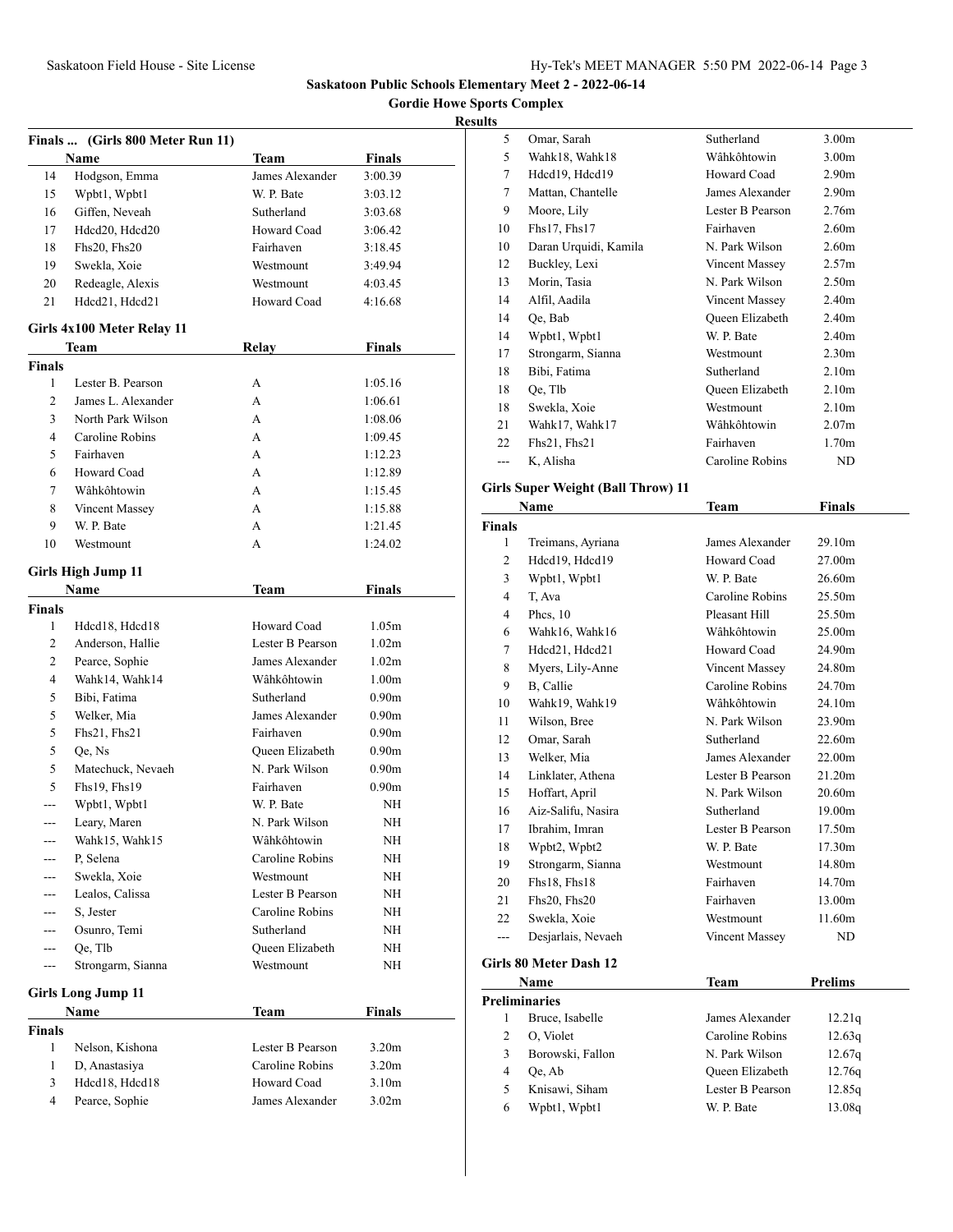**Gordie Howe Sports Complex**

|                | Preliminaries  (Girls 80 Meter Dash 12)<br>Name | Team                  | <b>Prelims</b> |
|----------------|-------------------------------------------------|-----------------------|----------------|
| 7              | Hdcd27, Hdcd27                                  | Howard Coad           | 13.19q         |
| 8              | Qin, Sheryl                                     | Lester B Pearson      | 13.22q         |
| 9              | Hdcd30, Hdcd30                                  | Howard Coad           | 13.26          |
| 10             | M, Bryn                                         | Caroline Robins       | 13.38          |
|                |                                                 | James Alexander       | 13.47          |
| 11             | Jla1, Jla1                                      |                       |                |
| 12             | Sweed, Sham                                     | N. Park Wilson        | 13.69          |
| 13             | Fhs28, Fhs28                                    | Fairhaven             | 13.76          |
| 14             | Wahk32, Wahk32                                  | Wâhkôhtowin           | 13.78          |
| 15             | Wahk33, Wahk33                                  | Wâhkôhtowin           | 13.95          |
| 16             | Phcs, $15$                                      | Pleasant Hill         | 13.98          |
| 17             | $Fhs27$ , $Fhs27$                               | Fairhaven             | 14.04          |
| 18             | Wpbt2, Wpbt2                                    | W. P. Bate            | 14.20          |
| 19             | Quader, Zareen                                  | Westmount             | 14.30          |
| 20             | Rahmeh, Douaa                                   | Westmount             | 14.46          |
| 21             | D, Miriam                                       | Mayfair               | 14.55          |
| 22             | Henry, Mia                                      | Sutherland            | 15.58          |
| 23             | Desjarlais, Georgia                             | Vincent Massey        | 15.94          |
| 24             | Phcs. 16                                        | Pleasant Hill         | 18.38          |
| 25             | Ahsan, Zara                                     | <b>Vincent Massey</b> | 26.76          |
|                | Girls 80 Meter Dash 12                          |                       |                |
|                |                                                 |                       |                |
|                | Name                                            | Team                  | Finals         |
| Finals<br>1    |                                                 | James Alexander       | 12.12          |
|                | Bruce, Isabelle                                 |                       |                |
| 2              | O, Violet                                       | Caroline Robins       | 12.17          |
| 3              | Knisawi, Siham                                  | Lester B Pearson      | 12.50          |
| $\overline{4}$ | Borowski, Fallon                                | N. Park Wilson        | 12.67          |
| 5              | Qe, Ab                                          | Queen Elizabeth       | 12.71          |
| 6              | Wpbt1, Wpbt1                                    | W. P. Bate            | 12.97          |
| 7              | Hdcd27, Hdcd27                                  | Howard Coad           | 13.17          |
| 8              | Qin, Sheryl                                     | Lester B Pearson      | 13.47          |
|                | Girls 800 Meter Run 12                          |                       |                |
|                | Name                                            | Team                  | <b>Finals</b>  |
| <b>Finals</b>  |                                                 |                       |                |
| 1              | Hdcd30, Hdcd30                                  | Howard Coad           | 2:18.12        |
| 2              | B, Kyla                                         | Caroline Robins       | 2:24.68        |
| 3              | D, Cass                                         | Caroline Robins       | 2:30.13        |
| 4              | Chaboyer, Jade                                  | James Alexander       | 2:36.70        |
| 5              | Sweed, Sham                                     | N. Park Wilson        | 2:42.30        |
| 6              | Kaur, Sehaj                                     | James Alexander       | 2:42.94        |
| $\tau$         | Knisawi, Siham                                  | Lester B Pearson      | 2:58.74        |
| 8              | Hdcd40, Hdcd40                                  | Howard Coad           | 2:59.81        |
| 9              | Mohammad, Shukria                               | Westmount             | 3:03.63        |
| 10             | Fhs32, Fhs32                                    | Fairhaven             | 3:06.50        |
| 11             | Brighthouse, Akeelah                            | Sutherland            | 3:06.80        |
| 12             | Almoussa, Roua                                  | Lester B Pearson      | 3:08.34        |
| 13             | Fhs28, Fhs28                                    | Fairhaven             |                |
|                |                                                 |                       | 3:10.03        |
| 14             | Who, Who                                        | Caroline Robins       | 3:18.46        |
| 15             | Neufeld, Ava                                    | N. Park Wilson        | 3:24.50        |
| 16             | Wahk30, Wahk30                                  | Wâhkôhtowin           | 3:37.74        |
| 17             | Wahk31, Wahk31                                  | Wâhkôhtowin           | 3:37.81        |
| 18             | D, Miriam                                       | Mayfair               | 3:53.24        |
| 19             | Colombani, Ava                                  | Westmount             | 3:56.36        |

| Girls 4x100 Meter Relay 12 |                           |                  |                   |
|----------------------------|---------------------------|------------------|-------------------|
|                            | Team                      | Relay            | <b>Finals</b>     |
| <b>Finals</b>              |                           |                  |                   |
| 1                          | Caroline Robins           | А                | 1:05.88           |
| $\overline{c}$             | James L. Alexander        | A                | 1:06.40           |
| 3                          | Lester B. Pearson         | A                | 1:06.56           |
| 4                          | W. P. Bate                | A                | 1:06.73           |
| 5                          | Howard Coad               | А                | 1:08.85           |
| 6                          | Fairhaven                 | А                | 1:09.43           |
| 7                          | North Park Wilson         | А                | 1:09.87           |
| 8                          | Wâhkôhtowin               | A                | 1:13.39           |
| 9                          | Westmount                 | A                | 1:14.21           |
| 10                         | Vincent Massey            | А                | 1:17.21           |
|                            | Girls High Jump 12        |                  |                   |
|                            | Name                      | Team             | <b>Finals</b>     |
| <b>Finals</b>              |                           |                  |                   |
| 1                          | Borowski, Fallon          | N. Park Wilson   | 1.18 <sub>m</sub> |
| 2                          | Y, Samantha               | Caroline Robins  | J1.18m            |
| 3                          | Dover, Nyela              | Lester B Pearson | 1.15m             |
| 4                          | Wpbt2, Wpbt2              | W. P. Bate       | 1.10 <sub>m</sub> |
| 4                          | O, Violet                 | Caroline Robins  | 1.10 <sub>m</sub> |
| 4                          | Jla1, Jla1                | James Alexander  | 1.10 <sub>m</sub> |
| 7                          | Fhs31, Fhs31              | Fairhaven        | 1.00 <sub>m</sub> |
| 7                          | S, Suraya                 | Mayfair          | 1.00 <sub>m</sub> |
| 7                          | Wpbt1, Wpbt1              | W. P. Bate       | 1.00 <sub>m</sub> |
| 7                          | Rutherford, Cameron       | James Alexander  | 1.00 <sub>m</sub> |
| 11                         | Quader, Zareen            | Westmount        | 0.95m             |
| 11                         | Terra, Mackenzie          | Vincent Massey   | 0.95m             |
| $- - -$                    | Rahmeh, Douaa             | Westmount        | NH                |
| ---                        | Wahk27, Wahk27            | Wâhkôhtowin      | NH                |
|                            | Wolfe-Schrutek, Paiton    | N. Park Wilson   | NH                |
| $---$                      | Zahid, Hajira             | Lester B Pearson | NH                |
| ---                        | $Fhs27$ , $Fhs27$         | Fairhaven        | NH                |
|                            | P, Nicole                 | Mayfair          | NH                |
| ---                        | Wahk28, Wahk28            | Wâhkôhtowin      | NH                |
| ---                        | Severight, Anna           | Vincent Massey   | NH                |
|                            | <b>Girls Long Jump 12</b> |                  |                   |
|                            | Name                      | Team             | <b>Finals</b>     |
| Finals                     |                           |                  |                   |
| 1                          | Qe, Ab                    | Queen Elizabeth  | 3.20m             |
| 2                          | Rutherford, Cameron       | James Alexander  | 3.15m             |
| 3                          | A, Julia                  | Caroline Robins  | 3.05 <sub>m</sub> |
| 4                          | Olson, Faith              | N. Park Wilson   | 2.90 <sub>m</sub> |
| 5                          | Hdcd28, Hdcd28            | Howard Coad      | 2.88 <sub>m</sub> |
| 6                          | Wahk29, Wahk29            | Wâhkôhtowin      | 2.87 <sub>m</sub> |
| 7                          | Phcs, $16$                | Pleasant Hill    | 2.85m             |
| 8                          | M, Bryn                   | Caroline Robins  | 2.75m             |
| 9                          | Brighthouse, Akeelah      | Sutherland       | 2.66m             |
| 10                         | Dover, Nyela              | Lester B Pearson | 2.64m             |
| 11                         | Fhs29, Fhs29              | Fairhaven        | 2.60 <sub>m</sub> |
| 12                         | Bruce, Isabelle           | James Alexander  | 2.47m             |
| 13                         | Fhs30, Fhs30              | Fairhaven        | 2.42 <sub>m</sub> |
| 14                         | Nippi, Pheonix            | Westmount        | 2.40 <sub>m</sub> |
|                            |                           |                  |                   |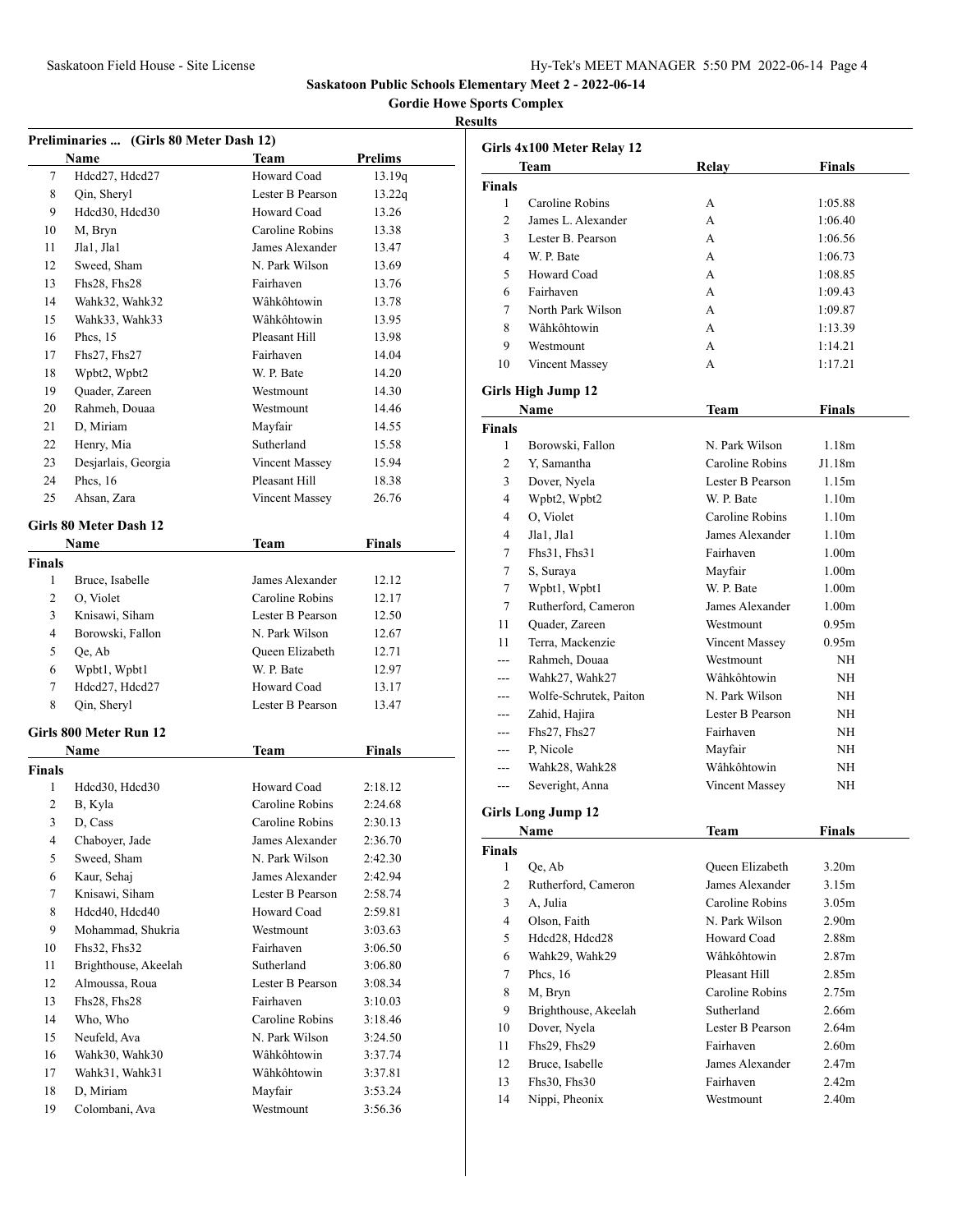**Gordie Howe Sports Complex**

### **Results**

| Finals  (Girls Long Jump 12) |                          |                       |                   |
|------------------------------|--------------------------|-----------------------|-------------------|
|                              | Name                     | Team                  | <b>Finals</b>     |
| 15                           | S, Suraya                | Mayfair               | 2.37m             |
| 16                           | Cey, Chantel             | N. Park Wilson        | 2.36 <sub>m</sub> |
| 16                           | Qe, Hs                   | Queen Elizabeth       | 2.36 <sub>m</sub> |
| 18                           | Zahid, Hajira            | Lester B Pearson      | 2.30 <sub>m</sub> |
| 18                           | Quader, Zareen           | Westmount             | 2.30 <sub>m</sub> |
| 20                           | Hdcd27, Hdcd27           | Howard Coad           | 2.23 <sub>m</sub> |
| 21                           | Wpbt1, Wpbt1             | W. P. Bate            | 2.20 <sub>m</sub> |
| 22                           | Phcs. $13$               | Pleasant Hill         | 2.15m             |
| $---$                        | Desjarlais, Georgia      | <b>Vincent Massey</b> | ND                |
| ---                          | Khan, Afrida             | Vincent Massey        | ND.               |
| $---$                        | Wahk27, Wahk27           | Wâhkôhtowin           | ND                |
|                              | <b>Girls Shot Put 12</b> |                       |                   |
|                              |                          |                       |                   |
|                              | Name                     | Team                  | <b>Finals</b>     |
| <b>Finals</b>                |                          |                       |                   |
| 1                            | Chaboyer, Jade           | James Alexander       | 7.35m             |
| 2                            | Fhs29, Fhs29             | Fairhaven             | 6.97 <sub>m</sub> |
| 3                            | Phcs, 13                 | Pleasant Hill         | 6.92m             |
| 4                            | Oin, Sheryl              | Lester B Pearson      | 6.46m             |
| 5                            | C, Jovian                | Caroline Robins       | 6.39m             |
| 6                            | Wahk34, Wahk34           | Wâhkôhtowin           | 5.87m             |
| 7                            | Rahmeh, Douaa            | Westmount             | 5.82m             |
| 8                            | Oe, Ss                   | Queen Elizabeth       | 5.71m             |
| 9                            | Phcs, 14                 | Pleasant Hill         | 5.59m             |
| 10                           | Y, Samantha              | Caroline Robins       | 5.44m             |
| 11                           | Fhs30, Fhs30             | Fairhaven             | 5.33m             |
| 11                           | Almoussa, Roua           | Lester B Pearson      | 5.33m             |
| 13                           | Wolfe-Schrutek, Paiton   | N. Park Wilson        | 5.26m             |
| 14                           | Qe, Hs                   | Queen Elizabeth       | 5.22m             |
| 15                           | Hdcd28, Hdcd28           | Howard Coad           | 5.20m             |
| 16                           | Arcand, Alex             | N. Park Wilson        | 5.17m             |
| 17                           | Wahk35, Wahk35           | Wâhkôhtowin           | 4.95m             |
| 18                           | Jla2, Jla2               | James Alexander       | 4.84m             |
| 19                           | Quader, Zareen           | Westmount             | 4.65m             |
| 20                           | Tahiry, Sarah            | Vincent Massey        | 4.62m             |
| 20                           | S, Brooklyn              | Mayfair               | 4.62m             |
| ---                          | Khan, Afrida             | Vincent Massey        | ND                |
|                              | Wpbt1, Wpbt1             | W. P. Bate            | ND                |
|                              | Girls 80 Meter Dash 13   |                       |                   |
|                              | Name                     | <b>Team</b>           | <b>Prelims</b>    |
|                              | <b>Preliminaries</b>     |                       |                   |
| 1                            | Wpbt2, Wpbt2             | W. P. Bate            | 12.49q            |
| $\overline{2}$               | Brice, Shannen           | N. Park Wilson        | 12.58q            |
| 2                            | Fhs38, Fhs38             | Fairhaven             | 12.58q            |
| 4                            | Smith, Jinnoah           | Westmount             | 12.65q            |
| 5                            | L, Tristyn               | Caroline Robins       | 12.69q            |
| 6                            | Wahk42, Wahk42           | Wâhkôhtowin           | 12.76q            |
| 7                            | Wpbt1, Wpbt1             | W. P. Bate            | 12.79q            |
| 8                            |                          | Lester B Pearson      |                   |
|                              | Stephanson, Thary        |                       | 12.84q            |
| 9                            | A, Izzy                  | Caroline Robins       | 13.86             |
| 10                           | Shingoose, Makayla       | Westmount             | 13.87             |
| 11                           | Le, Katie                | Lester B Pearson      | 13.92             |
| 12                           | Crowe, Shay              | James Alexander       | 14.01             |

| 13             | Butcher, Lexi              | N. Park Wilson   | 14.11         |  |
|----------------|----------------------------|------------------|---------------|--|
| 14             | Sabino, Yuchie             | Sutherland       | 14.17         |  |
| 15             | Zimmer, Nashi              | James Alexander  | 14.27         |  |
| 16             | Zubiak, Madison            | Sutherland       | 14.35         |  |
| 17             | Hdcd37, Hdcd37             | Howard Coad      | 14.42         |  |
| 18             | Seckinger, Kenadie         | Vincent Massey   | 14.56         |  |
| 19             | Hdcd38, Hdcd38             | Howard Coad      | 14.77         |  |
| 20             | Wahk40, Wahk40             | Wâhkôhtowin      | 15.61         |  |
|                | Girls 80 Meter Dash 13     |                  |               |  |
|                | Name                       | Team             | <b>Finals</b> |  |
| <b>Finals</b>  |                            |                  |               |  |
| 1              | Wpbt1, Wpbt1               | W. P. Bate       | 12.37         |  |
| 1              | Brice, Shannen             | N. Park Wilson   | 12.37         |  |
| 3              | Fhs38, Fhs38               | Fairhaven        | 12.53         |  |
| 4              | Smith, Jinnoah             | Westmount        | 12.71         |  |
| 5              | L, Tristyn                 | Caroline Robins  | 12.81         |  |
| 6              | Stephanson, Thary          | Lester B Pearson | 12.89         |  |
| 7              | Wpbt2, Wpbt2               | W. P. Bate       | 13.19         |  |
| 8              | Wahk42, Wahk42             | Wâhkôhtowin      | 16.31         |  |
|                | Girls 800 Meter Run 13     |                  |               |  |
|                | Name                       | Team             | Finals        |  |
| <b>Finals</b>  |                            |                  |               |  |
| 1              | Smith, Jinnoah             | Westmount        | 2:21.62       |  |
| 2              | Shingoose, Makayla         | Westmount        | 2:26.07       |  |
| 3              | Brice, Shannen             | N. Park Wilson   | 2:30.34       |  |
| 4              | Oe, Imr                    | Queen Elizabeth  | 2:31.05       |  |
| 5              | Alzaitoun, Aisha           | Lester B Pearson | 2:45.40       |  |
| 6              | Stephanson, Thary          | Lester B Pearson | 2:50.39       |  |
| 7              | B. Addison                 | Caroline Robins  | 2:53.94       |  |
| 8              | J, Iva                     | Caroline Robins  | 2:54.92       |  |
| 9              | Dreger, Saharra            | N. Park Wilson   | 2:59.42       |  |
| 10             | Gifford, Emily             | Sutherland       | 3:08.12       |  |
| 11             | Hdcd38, Hdcd38             | Howard Coad      | 3:09.50       |  |
| 12             | Wpbt1, Wpbt1               | W. P. Bate       | 3:09.87       |  |
| 13             | Crowe, Shay                | James Alexander  | 3:12.00       |  |
| 14             | Zimmer, Nashi              | James Alexander  | 3:14.16       |  |
| 15             | Williamson, Tanna          | Sutherland       | 3:22.26       |  |
| 16             | Hdcd44, Hdcd44             | Howard Coad      | 3:44.03       |  |
| 17             | Naigle, Mckayla            | Vincent Massey   | 4:04.18       |  |
| 18             | Wahk41, Wahk41             | Wâhkôhtowin      | 4:22.19       |  |
| 19             | Fomanes, Jinalyn           | Vincent Massey   | 4:33.91       |  |
|                | Girls 4x100 Meter Relay 13 |                  |               |  |
|                | <b>Team</b>                | <b>Relay</b>     | <b>Finals</b> |  |
| <b>Finals</b>  |                            |                  |               |  |
| 1              | W. P. Bate                 | А                | 1:02.63       |  |
| $\overline{c}$ | Lester B. Pearson          | A                | 1:06.81       |  |
| 3              | North Park Wilson          | A                | 1:06.92       |  |
| 4              | James L. Alexander         | A                | 1:07.39       |  |
| 5              | Westmount                  | A                | 1:08.27       |  |
| 6              | Fairhaven                  | А                | 1:08.60       |  |
| 7              | Caroline Robins            | А                | 1:09.42       |  |

8 Howard Coad A 1:15.29 Vincent Massey A 1:16.71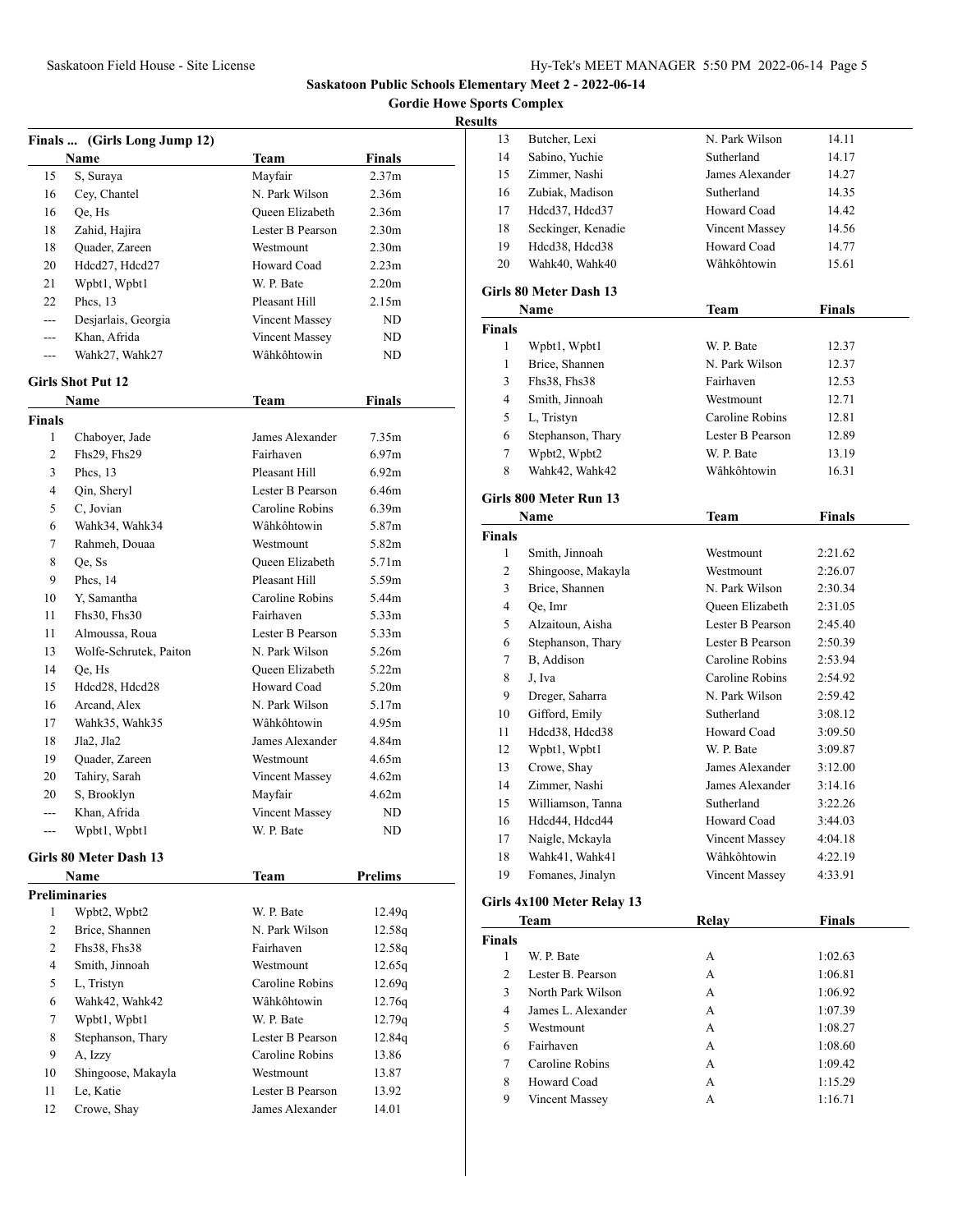# **Gordie Howe Sports Complex**

### **Results**

| <b>Girls High Jump 13</b> |                           |                                   |                                        |  |
|---------------------------|---------------------------|-----------------------------------|----------------------------------------|--|
|                           | Name                      | Team                              | Finals                                 |  |
| <b>Finals</b>             |                           |                                   |                                        |  |
| 1                         | Guigon, Bodhi             | James Alexander                   | 1.30 <sub>m</sub>                      |  |
| 2                         | Voykin, Abby              | N. Park Wilson                    | 1.20 <sub>m</sub>                      |  |
| $\overline{c}$            | Fhs40, Fhs40              | Fairhaven                         | 1.20 <sub>m</sub>                      |  |
| 4                         | Fhs38, Fhs38              | Fairhaven                         | 1.15m                                  |  |
| 4                         | Wpbt1, Wpbt1              | W. P. Bate                        | 1.15m                                  |  |
| 6                         | G, Kaylee                 | Mayfair                           | 1.05m                                  |  |
| 6                         | K, Peyton                 | Mayfair                           | 1.05m                                  |  |
| 6                         | Tobac, Mackenzie          | Westmount                         | 1.05m                                  |  |
| 6                         | Simpson, Marley           | James Alexander                   | 1.05m                                  |  |
| 10                        | Stoll, Tetrus             | N. Park Wilson                    | 0.98 <sub>m</sub>                      |  |
| 10                        | Jennings, Skyla           | Lester B Pearson                  | 0.98 <sub>m</sub>                      |  |
| 10                        | Sabino, Yuchie            | Sutherland                        | 0.98 <sub>m</sub>                      |  |
| 10                        | Shingoose, Makayla        | Westmount                         | 0.98 <sub>m</sub>                      |  |
| $- - -$                   | B, Addison                | Caroline Robins                   | NΗ                                     |  |
| $- - -$                   | Wahk40, Wahk40            | Wâhkôhtowin                       | NΗ                                     |  |
| $---$                     | Wahk43, Wahk43            | Wâhkôhtowin                       | NΗ                                     |  |
| $- - -$                   | Phcs, 21                  | Pleasant Hill                     | NΗ                                     |  |
| $---$                     | Hdcd42, Hdcd42            | Howard Coad                       | NΗ                                     |  |
| ---                       | Alzaitoun, Aisha          | Lester B Pearson                  | NΗ                                     |  |
|                           |                           |                                   |                                        |  |
|                           | <b>Girls Long Jump 13</b> |                                   |                                        |  |
|                           | Name                      | Team                              | Finals                                 |  |
| <b>Finals</b>             |                           |                                   |                                        |  |
| 1                         | Simpson, Marley           | James Alexander                   | 3.60 <sub>m</sub>                      |  |
| 2                         | Wahk40, Wahk40            | Wâhkôhtowin<br>N. Park Wilson     | 3.48m                                  |  |
| 3                         | Morin, Charmayne          |                                   | 3.35m                                  |  |
| 4                         | Fhs40, Fhs40              | Fairhaven                         | 3.23 <sub>m</sub>                      |  |
| 5                         | G, Kaylee                 | Mayfair<br>W. P. Bate             | 3.20 <sub>m</sub>                      |  |
| 6                         | Wpbt1, Wpbt1              |                                   | 3.18 <sub>m</sub>                      |  |
| 7                         | Jenning, Skyla            | Lester B Pearson                  | 3.14m                                  |  |
| 8                         | Guigon, Bodhi             | James Alexander<br>N. Park Wilson | 3.00 <sub>m</sub><br>2.92 <sub>m</sub> |  |
| 9                         | Asuncion, Leyada          |                                   |                                        |  |
| 9                         | Ronquillo, Alfhea         | Lester B Pearson                  | 2.92 <sub>m</sub>                      |  |
| 11                        | Qe, Imr                   | Oueen Elizabeth<br>Howard Coad    | 2.90 <sub>m</sub>                      |  |
| 12                        | Hdcd37, Hdcd37            |                                   | 2.85m                                  |  |
| 13                        | Shingoose, Makayla        | Westmount                         | 2.70 <sub>m</sub>                      |  |
| 13                        | Tobac, Mackenzie          | Westmount                         | 2.70m                                  |  |
| 15                        | Vanderzwan, Emma          | Sutherland                        | 2.57m                                  |  |
| 16                        | K, Saba                   | Caroline Robins                   | 2.55m                                  |  |
| 17                        | Ebanol, Kiera             | Vincent Massey                    | 2.50m                                  |  |
| 18                        | K, Peyton                 | Mayfair                           | 2.42 <sub>m</sub>                      |  |
| 19                        | Naigle, Mckayla           | Vincent Massey                    | 2.35m                                  |  |
| 20                        | Zubiak, Madison           | Sutherland                        | 2.25m                                  |  |
| 21                        | Hdcd36, Hdcd36            | Howard Coad                       | 2.22m                                  |  |
| $---$                     | Wahk41, Wahk41            | Wâhkôhtowin                       | ND                                     |  |
| ---                       | L, Tristyn                | Caroline Robins                   | ND                                     |  |
| ---                       | Qe, Dpd                   | Queen Elizabeth                   | ND                                     |  |
| ---                       | Phcs, 21                  | Pleasant Hill                     | ND                                     |  |
| $---$                     | Fhs41, Fhs41              | Fairhaven                         | ND                                     |  |

| <b>Girls Shot Put 13</b> |                              |                       |                   |
|--------------------------|------------------------------|-----------------------|-------------------|
|                          | <b>Name</b>                  | Team                  | Finals            |
| <b>Finals</b>            |                              |                       |                   |
| 1                        | Hdcd36, Hdcd36               | Howard Coad           | 8.62m             |
| 2                        | Fomanes, Jinalyn             | <b>Vincent Massey</b> | 6.92m             |
| 3                        | Dewar, Brook                 | Vincent Massey        | 6.89m             |
| 4                        | Fhs42, Fhs42                 | Fairhaven             | 6.61 <sub>m</sub> |
| 5                        | Wahk44, Wahk44               | Wâhkôhtowin           | 6.57m             |
| 6                        | Shingoose, Makayla           | Westmount             | 6.56m             |
| 7                        | Wpbt1, Wpbt1                 | W. P. Bate            | 6.55m             |
| 8                        | Gregory, Alyssa              | James Alexander       | 6.29m             |
| 9                        | Vanderzwan, Emma             | Sutherland            | 6.28 <sub>m</sub> |
| 10                       | Ronquillo, Alfhea            | Lester B Pearson      | 6.02m             |
| 11                       | T, Gabbi                     | Caroline Robins       | 5.98m             |
| 12                       | Williamson, Tanna            | Sutherland            | 5.41m             |
| 13                       | K, Saba                      | Caroline Robins       | 5.02m             |
| 14                       | Laliberte, Makayla           | Lester B Pearson      | 5.00 <sub>m</sub> |
| 15                       | Mayf1, Mayf1                 | Mayfair               | 4.71 <sub>m</sub> |
| 16                       | Hdcd44, Hdcd44               | Howard Coad           | 4.59m             |
| 17                       | Tobac, Mackenzie             | Westmount             | 4.44m             |
| $---$                    | Fhs41, Fhs41                 | Fairhaven             | ND                |
| $---$                    | Wahk43, Wahk43               | Wâhkôhtowin           | ND                |
|                          |                              |                       |                   |
|                          | <b>Boys 60 Meter Dash 10</b> |                       |                   |
|                          | Name                         | <b>Team</b>           | <b>Prelims</b>    |
|                          | <b>Preliminaries</b>         |                       |                   |
| 1                        | Spock, Dryden                | Lester B Pearson      | 9.66q             |
| 2                        | Carbonel, Jeidan             | James Alexander       | 9.73q             |
| 3                        | Goetler, Jasper              | Lester B Pearson      | 9.88q             |
| 4                        | Lewis, Liam                  | Sutherland            | 10.10q            |
| 5                        | Anysia, Harry                | Sutherland            | 10.14q            |
| 6                        | O, Nathan                    | Caroline Robins       | 10.30q            |
| 7                        | C. Kristian                  | Caroline Robins       | 10.35q            |
| 8                        | Wpbt2, Wpbt2                 | W. P. Bate            | 10.55q            |
| 9                        | Pearce, Wesley               | James Alexander       | J10.55            |
| 10                       | Fhs2. Fhs2                   | Fairhaven             | 10.61             |
| 11                       | Kainth, Ranveer              | N. Park Wilson        | 10.62             |
| 12                       | Fhs3, Fhs3                   | Fairhaven             | 10.72             |
| 13                       | Wahk12, Wahk12               | Wâhkôhtowin           | 10.81             |
| 14                       | Kainth, Tanveer              | N. Park Wilson        | 10.87             |
| 15                       | K, Quinn                     | Mayfair               | 11.00             |
| 16                       | Qe, Km                       | Queen Elizabeth       | 11.01             |
| 17                       | Colombani, Logan             | Westmount             | 11.03             |
| 18                       | Wpbt1, Wpbt1                 | W. P. Bate            | 11.09             |
| 19                       | Phcs, 2                      | Pleasant Hill         | 11.14             |
| 20                       | D, Jeremiah                  | Mayfair               | 11.37             |
| 21                       | Marshall, Taylor             | Vincent Massey        | 11.88             |
| 22                       | Hdcd2, Hdcd2                 | Howard Coad           | 12.16             |
| 23                       | Hdcd1, Hdcd1                 | Howard Coad           | 12.22             |
| 24                       | Wahk11, Wahk11               | Wâhkôhtowin           | 12.23             |
| 25                       | Umer, Amaad                  | Vincent Massey        | 12.25             |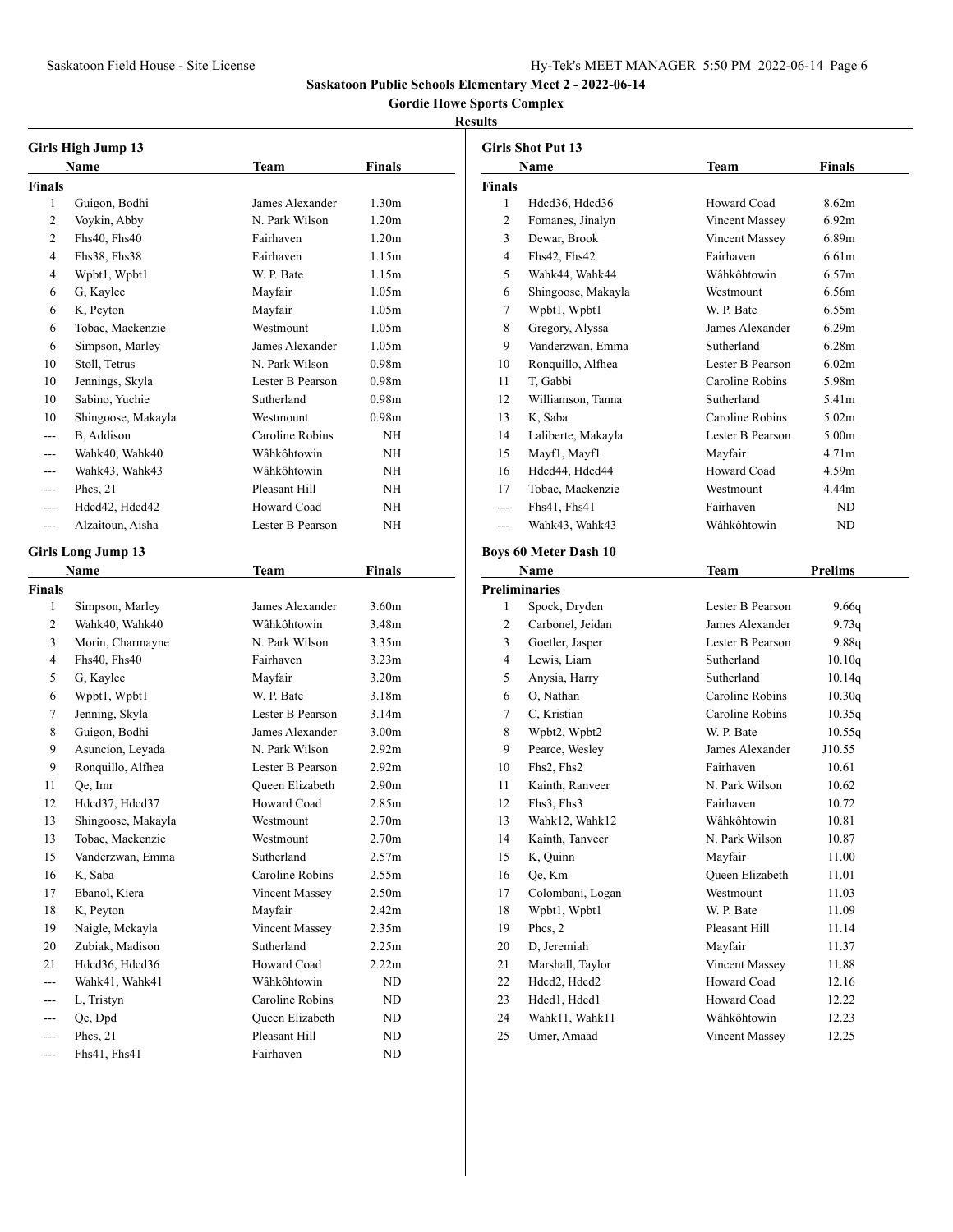**Gordie Howe Sports Complex**

|                | <b>Boys 60 Meter Dash 10</b>     |                                      |         |
|----------------|----------------------------------|--------------------------------------|---------|
|                | Name                             | Team                                 | Finals  |
| <b>Finals</b>  |                                  |                                      |         |
| 1              | Spock, Dryden                    | Lester B Pearson                     | 9.75    |
| 2              | Carbonel, Jeidan                 | James Alexander                      | 9.76    |
| 3              | Goetler, Jasper                  | Lester B Pearson                     | 9.78    |
| 4              | Lewis, Liam                      | Sutherland                           | 10.17   |
| 5              | Anysia, Harry                    | Sutherland                           | 10.35   |
| 6              | O, Nathan                        | Caroline Robins                      | 10.49   |
| 7              | C, Kristian                      | Caroline Robins                      | 10.69   |
| 8              | Wpbt2, Wpbt2                     | W. P. Bate                           | 11.16   |
|                | <b>Boys 800 Meter Run 10</b>     |                                      |         |
|                | <b>Name</b>                      | Team                                 | Finals  |
| <b>Finals</b>  |                                  |                                      |         |
| 1              | Carr, Westin                     | Lester B Pearson                     | 2:17.91 |
| 2              | Khlf, Adam                       | N. Park Wilson                       | 2:19.77 |
| 3              | H, Bilal                         | Caroline Robins                      | 2:20.60 |
| 4              | Pimpale, Slok                    | N. Park Wilson                       | 2:28.49 |
| 5              | M. Deric                         | Caroline Robins                      | 2:31.29 |
| 6              | Alibrahim Alhendawi, Abdul       | Lester B Pearson                     | 2:35.73 |
| 7              | Vandenheuvel, Solan              | James Alexander                      | 2:43.30 |
| 8              | Perry, Alexander                 | James Alexander                      | 2:48.93 |
| 9              | Tipiskowkeesic, Kashem Tipi:     | Westmount                            | 2:54.47 |
| 10             | Goulet, Alex                     | Sutherland                           | 2:58.18 |
| 11             | Lewis, Liam                      | Sutherland                           | 3:00.44 |
| 12             | Phcs, 1                          | Pleasant Hill                        | 3:02.20 |
| 13             | Colombani, Logan                 | Westmount                            | 3:05.34 |
| 14             | Fhs2, Fhs2                       | Fairhaven                            | 3:17.91 |
| 15             | F, Kysen                         | Mayfair                              | 3:24.55 |
|                | Umer, Amaad                      |                                      |         |
| 16             |                                  | <b>Vincent Massey</b><br>Howard Coad | 3:29.24 |
| 17             | Hdcd3, Hdcd3                     |                                      | 3:51.37 |
| 18             | Wahk10, Wahk10                   | Wâhkôhtowin                          | 3:56.41 |
| 19             | Wahk11, Wahk11                   | Wâhkôhtowin                          | 3:58.80 |
| 20             | S, Kaleb                         | Mayfair                              | 4:04.84 |
| 21             | Stonechild, Daedrian             | Vincent Massey                       | 4:26.56 |
|                | <b>Boys 4x100 Meter Relay 10</b> |                                      |         |
|                | Team                             | Relay                                | Finals  |
| Finals         |                                  |                                      |         |
| 1              | Lester B. Pearson                | А                                    | 1:04.43 |
| $\overline{c}$ | Caroline Robins                  | А                                    | 1:07.98 |
| 3              | Fairhaven                        | A                                    | 1:10.37 |
| $\overline{4}$ | W. P. Bate                       | А                                    | 1:12.36 |
| 5              | James L. Alexander               | А                                    | 1:12.99 |
| 6              | Wâhkôhtowin                      | А                                    | 1:13.72 |
| 7              | North Park Wilson                | А                                    | 1:13.80 |
| 8              | Westmount                        | А                                    | 1:13.90 |
| 9              | Vincent Massey                   | А                                    | 1:26.74 |
| 10             | Howard Coad                      | А                                    | 1:38.19 |
|                | <b>Boys High Jump 10</b>         |                                      |         |
|                | Name                             | Team                                 | Finals  |
| <b>Finals</b>  |                                  |                                      |         |
| 1              | Amaechi, Alex                    | Lester B Pearson                     | 1.15m   |

| Fhs1, Fhs1           | Fairhaven                                                                                                                                                                                                                                                                                                                                                                                                                                                                                                  | 1.10 <sub>m</sub>                                                                                                                                                                                                                                                                                                                                                                                                                                                          |                                                                                                                                                                                                                                                                                                                                                                                                                                              |
|----------------------|------------------------------------------------------------------------------------------------------------------------------------------------------------------------------------------------------------------------------------------------------------------------------------------------------------------------------------------------------------------------------------------------------------------------------------------------------------------------------------------------------------|----------------------------------------------------------------------------------------------------------------------------------------------------------------------------------------------------------------------------------------------------------------------------------------------------------------------------------------------------------------------------------------------------------------------------------------------------------------------------|----------------------------------------------------------------------------------------------------------------------------------------------------------------------------------------------------------------------------------------------------------------------------------------------------------------------------------------------------------------------------------------------------------------------------------------------|
| Anysia, Harry        | Sutherland                                                                                                                                                                                                                                                                                                                                                                                                                                                                                                 | 1.05 <sub>m</sub>                                                                                                                                                                                                                                                                                                                                                                                                                                                          |                                                                                                                                                                                                                                                                                                                                                                                                                                              |
| Hoth, Dak            | Lester B Pearson                                                                                                                                                                                                                                                                                                                                                                                                                                                                                           | 1.05m                                                                                                                                                                                                                                                                                                                                                                                                                                                                      |                                                                                                                                                                                                                                                                                                                                                                                                                                              |
| Moosewaypayo, Kayden | Westmount                                                                                                                                                                                                                                                                                                                                                                                                                                                                                                  | 1.05m                                                                                                                                                                                                                                                                                                                                                                                                                                                                      |                                                                                                                                                                                                                                                                                                                                                                                                                                              |
| M. Malaki            | Caroline Robins                                                                                                                                                                                                                                                                                                                                                                                                                                                                                            | 1.05m                                                                                                                                                                                                                                                                                                                                                                                                                                                                      |                                                                                                                                                                                                                                                                                                                                                                                                                                              |
| KG, Reign            | King George                                                                                                                                                                                                                                                                                                                                                                                                                                                                                                | <b>NH</b>                                                                                                                                                                                                                                                                                                                                                                                                                                                                  |                                                                                                                                                                                                                                                                                                                                                                                                                                              |
| Wahk9, Wahk9         | Wâhkôhtowin                                                                                                                                                                                                                                                                                                                                                                                                                                                                                                | NΗ                                                                                                                                                                                                                                                                                                                                                                                                                                                                         |                                                                                                                                                                                                                                                                                                                                                                                                                                              |
| Westmount, Gracie    | Westmount                                                                                                                                                                                                                                                                                                                                                                                                                                                                                                  | NH                                                                                                                                                                                                                                                                                                                                                                                                                                                                         |                                                                                                                                                                                                                                                                                                                                                                                                                                              |
| 1. N. Park W.        | N. Park Wilson                                                                                                                                                                                                                                                                                                                                                                                                                                                                                             | NH                                                                                                                                                                                                                                                                                                                                                                                                                                                                         |                                                                                                                                                                                                                                                                                                                                                                                                                                              |
| Pimpale, Slok        | N. Park Wilson                                                                                                                                                                                                                                                                                                                                                                                                                                                                                             | NH                                                                                                                                                                                                                                                                                                                                                                                                                                                                         |                                                                                                                                                                                                                                                                                                                                                                                                                                              |
| Wpbt2, Wpbt2         | W. P. Bate                                                                                                                                                                                                                                                                                                                                                                                                                                                                                                 | NH                                                                                                                                                                                                                                                                                                                                                                                                                                                                         |                                                                                                                                                                                                                                                                                                                                                                                                                                              |
| Wpbt1, Wpbt1         | W. P. Bate                                                                                                                                                                                                                                                                                                                                                                                                                                                                                                 | NH                                                                                                                                                                                                                                                                                                                                                                                                                                                                         |                                                                                                                                                                                                                                                                                                                                                                                                                                              |
| Densham, Andre       | Sutherland                                                                                                                                                                                                                                                                                                                                                                                                                                                                                                 | NH                                                                                                                                                                                                                                                                                                                                                                                                                                                                         |                                                                                                                                                                                                                                                                                                                                                                                                                                              |
| Oe, Rb               | Queen Elizabeth                                                                                                                                                                                                                                                                                                                                                                                                                                                                                            | NH                                                                                                                                                                                                                                                                                                                                                                                                                                                                         |                                                                                                                                                                                                                                                                                                                                                                                                                                              |
| C, Kristian          | Caroline Robins                                                                                                                                                                                                                                                                                                                                                                                                                                                                                            | NH                                                                                                                                                                                                                                                                                                                                                                                                                                                                         |                                                                                                                                                                                                                                                                                                                                                                                                                                              |
| Pearce, Wesley       | James Alexander                                                                                                                                                                                                                                                                                                                                                                                                                                                                                            | NH                                                                                                                                                                                                                                                                                                                                                                                                                                                                         |                                                                                                                                                                                                                                                                                                                                                                                                                                              |
| Fhs4, Fhs4           | Fairhaven                                                                                                                                                                                                                                                                                                                                                                                                                                                                                                  | NΗ                                                                                                                                                                                                                                                                                                                                                                                                                                                                         |                                                                                                                                                                                                                                                                                                                                                                                                                                              |
| Wahk8, Wahk8         | Wâhkôhtowin                                                                                                                                                                                                                                                                                                                                                                                                                                                                                                | NΗ                                                                                                                                                                                                                                                                                                                                                                                                                                                                         |                                                                                                                                                                                                                                                                                                                                                                                                                                              |
| Qe, Mg               | Oueen Elizabeth                                                                                                                                                                                                                                                                                                                                                                                                                                                                                            | NΗ                                                                                                                                                                                                                                                                                                                                                                                                                                                                         |                                                                                                                                                                                                                                                                                                                                                                                                                                              |
| Jla2, Jla2           | James Alexander                                                                                                                                                                                                                                                                                                                                                                                                                                                                                            | NH                                                                                                                                                                                                                                                                                                                                                                                                                                                                         |                                                                                                                                                                                                                                                                                                                                                                                                                                              |
|                      |                                                                                                                                                                                                                                                                                                                                                                                                                                                                                                            |                                                                                                                                                                                                                                                                                                                                                                                                                                                                            |                                                                                                                                                                                                                                                                                                                                                                                                                                              |
|                      |                                                                                                                                                                                                                                                                                                                                                                                                                                                                                                            |                                                                                                                                                                                                                                                                                                                                                                                                                                                                            |                                                                                                                                                                                                                                                                                                                                                                                                                                              |
|                      |                                                                                                                                                                                                                                                                                                                                                                                                                                                                                                            |                                                                                                                                                                                                                                                                                                                                                                                                                                                                            |                                                                                                                                                                                                                                                                                                                                                                                                                                              |
|                      |                                                                                                                                                                                                                                                                                                                                                                                                                                                                                                            |                                                                                                                                                                                                                                                                                                                                                                                                                                                                            |                                                                                                                                                                                                                                                                                                                                                                                                                                              |
|                      |                                                                                                                                                                                                                                                                                                                                                                                                                                                                                                            |                                                                                                                                                                                                                                                                                                                                                                                                                                                                            |                                                                                                                                                                                                                                                                                                                                                                                                                                              |
|                      |                                                                                                                                                                                                                                                                                                                                                                                                                                                                                                            |                                                                                                                                                                                                                                                                                                                                                                                                                                                                            |                                                                                                                                                                                                                                                                                                                                                                                                                                              |
|                      |                                                                                                                                                                                                                                                                                                                                                                                                                                                                                                            |                                                                                                                                                                                                                                                                                                                                                                                                                                                                            |                                                                                                                                                                                                                                                                                                                                                                                                                                              |
|                      |                                                                                                                                                                                                                                                                                                                                                                                                                                                                                                            |                                                                                                                                                                                                                                                                                                                                                                                                                                                                            |                                                                                                                                                                                                                                                                                                                                                                                                                                              |
|                      |                                                                                                                                                                                                                                                                                                                                                                                                                                                                                                            |                                                                                                                                                                                                                                                                                                                                                                                                                                                                            |                                                                                                                                                                                                                                                                                                                                                                                                                                              |
|                      |                                                                                                                                                                                                                                                                                                                                                                                                                                                                                                            |                                                                                                                                                                                                                                                                                                                                                                                                                                                                            |                                                                                                                                                                                                                                                                                                                                                                                                                                              |
|                      |                                                                                                                                                                                                                                                                                                                                                                                                                                                                                                            |                                                                                                                                                                                                                                                                                                                                                                                                                                                                            |                                                                                                                                                                                                                                                                                                                                                                                                                                              |
|                      |                                                                                                                                                                                                                                                                                                                                                                                                                                                                                                            |                                                                                                                                                                                                                                                                                                                                                                                                                                                                            |                                                                                                                                                                                                                                                                                                                                                                                                                                              |
|                      |                                                                                                                                                                                                                                                                                                                                                                                                                                                                                                            |                                                                                                                                                                                                                                                                                                                                                                                                                                                                            |                                                                                                                                                                                                                                                                                                                                                                                                                                              |
|                      |                                                                                                                                                                                                                                                                                                                                                                                                                                                                                                            |                                                                                                                                                                                                                                                                                                                                                                                                                                                                            |                                                                                                                                                                                                                                                                                                                                                                                                                                              |
|                      |                                                                                                                                                                                                                                                                                                                                                                                                                                                                                                            |                                                                                                                                                                                                                                                                                                                                                                                                                                                                            |                                                                                                                                                                                                                                                                                                                                                                                                                                              |
|                      |                                                                                                                                                                                                                                                                                                                                                                                                                                                                                                            |                                                                                                                                                                                                                                                                                                                                                                                                                                                                            |                                                                                                                                                                                                                                                                                                                                                                                                                                              |
|                      |                                                                                                                                                                                                                                                                                                                                                                                                                                                                                                            |                                                                                                                                                                                                                                                                                                                                                                                                                                                                            |                                                                                                                                                                                                                                                                                                                                                                                                                                              |
|                      |                                                                                                                                                                                                                                                                                                                                                                                                                                                                                                            |                                                                                                                                                                                                                                                                                                                                                                                                                                                                            |                                                                                                                                                                                                                                                                                                                                                                                                                                              |
|                      |                                                                                                                                                                                                                                                                                                                                                                                                                                                                                                            |                                                                                                                                                                                                                                                                                                                                                                                                                                                                            |                                                                                                                                                                                                                                                                                                                                                                                                                                              |
|                      |                                                                                                                                                                                                                                                                                                                                                                                                                                                                                                            |                                                                                                                                                                                                                                                                                                                                                                                                                                                                            |                                                                                                                                                                                                                                                                                                                                                                                                                                              |
|                      |                                                                                                                                                                                                                                                                                                                                                                                                                                                                                                            |                                                                                                                                                                                                                                                                                                                                                                                                                                                                            |                                                                                                                                                                                                                                                                                                                                                                                                                                              |
|                      |                                                                                                                                                                                                                                                                                                                                                                                                                                                                                                            |                                                                                                                                                                                                                                                                                                                                                                                                                                                                            |                                                                                                                                                                                                                                                                                                                                                                                                                                              |
|                      |                                                                                                                                                                                                                                                                                                                                                                                                                                                                                                            |                                                                                                                                                                                                                                                                                                                                                                                                                                                                            |                                                                                                                                                                                                                                                                                                                                                                                                                                              |
|                      |                                                                                                                                                                                                                                                                                                                                                                                                                                                                                                            |                                                                                                                                                                                                                                                                                                                                                                                                                                                                            |                                                                                                                                                                                                                                                                                                                                                                                                                                              |
|                      |                                                                                                                                                                                                                                                                                                                                                                                                                                                                                                            |                                                                                                                                                                                                                                                                                                                                                                                                                                                                            |                                                                                                                                                                                                                                                                                                                                                                                                                                              |
|                      |                                                                                                                                                                                                                                                                                                                                                                                                                                                                                                            |                                                                                                                                                                                                                                                                                                                                                                                                                                                                            |                                                                                                                                                                                                                                                                                                                                                                                                                                              |
|                      |                                                                                                                                                                                                                                                                                                                                                                                                                                                                                                            |                                                                                                                                                                                                                                                                                                                                                                                                                                                                            |                                                                                                                                                                                                                                                                                                                                                                                                                                              |
|                      |                                                                                                                                                                                                                                                                                                                                                                                                                                                                                                            |                                                                                                                                                                                                                                                                                                                                                                                                                                                                            |                                                                                                                                                                                                                                                                                                                                                                                                                                              |
|                      |                                                                                                                                                                                                                                                                                                                                                                                                                                                                                                            |                                                                                                                                                                                                                                                                                                                                                                                                                                                                            |                                                                                                                                                                                                                                                                                                                                                                                                                                              |
|                      |                                                                                                                                                                                                                                                                                                                                                                                                                                                                                                            |                                                                                                                                                                                                                                                                                                                                                                                                                                                                            |                                                                                                                                                                                                                                                                                                                                                                                                                                              |
|                      |                                                                                                                                                                                                                                                                                                                                                                                                                                                                                                            |                                                                                                                                                                                                                                                                                                                                                                                                                                                                            |                                                                                                                                                                                                                                                                                                                                                                                                                                              |
|                      |                                                                                                                                                                                                                                                                                                                                                                                                                                                                                                            |                                                                                                                                                                                                                                                                                                                                                                                                                                                                            |                                                                                                                                                                                                                                                                                                                                                                                                                                              |
| Phcs, 3              | Pleasant Hill                                                                                                                                                                                                                                                                                                                                                                                                                                                                                              | ND                                                                                                                                                                                                                                                                                                                                                                                                                                                                         |                                                                                                                                                                                                                                                                                                                                                                                                                                              |
|                      | <b>Boys Long Jump 10</b><br>Name<br>M. Ben<br>Holdner, Damion<br>Marshall, Taylor<br>Hdcd1, Hdcd1<br>Colombani, Logan<br>Carbonel, Jeidan<br>M, Deric<br>Fhs3, Fhs3<br>Wahk9, Wahk9<br>Fhs5, Fhs5<br>Alibrahim Alhendawi, Abdul<br>Nygaard, Jace<br>Oe, Rb<br>D, Jeremiah<br>Ahmed, Shaharyar<br>Wahk8, Wahk8<br>Kainth, Ranveer<br>Tipiskowkeesic, Kashem Tipis<br>KG, Reign<br>Qe, Mg<br>K, Quinn<br>McAllister, Xavier<br>Wpbt2, Wpbt2<br>Phcs, 2<br>Mehter Khile, Mazhar<br>Wpbt1, Wpbt1<br>Khlf, Adam | <b>Team</b><br>Caroline Robins<br>Lester B Pearson<br><b>Vincent Massey</b><br>Howard Coad<br>Westmount<br>James Alexander<br>Caroline Robins<br>Fairhaven<br>Wâhkôhtowin<br>Fairhaven<br>Lester B Pearson<br>Vincent Massey<br><b>Oueen Elizabeth</b><br>Mayfair<br>James Alexander<br>Wâhkôhtowin<br>N. Park Wilson<br>Westmount<br>King George<br>Queen Elizabeth<br>Mayfair<br>Sutherland<br>W. P. Bate<br>Pleasant Hill<br>Sutherland<br>W. P. Bate<br>N. Park Wilson | <b>Finals</b><br>3.45m<br>2.90 <sub>m</sub><br>2.86m<br>2.75m<br>2.71 <sub>m</sub><br>2.65m<br>2.65m<br>2.53 <sub>m</sub><br>2.48m<br>2.44m<br>2.40 <sub>m</sub><br>2.36 <sub>m</sub><br>2.33 <sub>m</sub><br>2.31 <sub>m</sub><br>2.29m<br>2.28m<br>2.21 <sub>m</sub><br>2.20 <sub>m</sub><br>2.11 <sub>m</sub><br>2.05 <sub>m</sub><br>1.92m<br>1.85m<br>1.80 <sub>m</sub><br>1.26m<br>ND<br>ND<br>ND<br>Hdcd3, Hdcd3<br>Howard Coad<br>ND |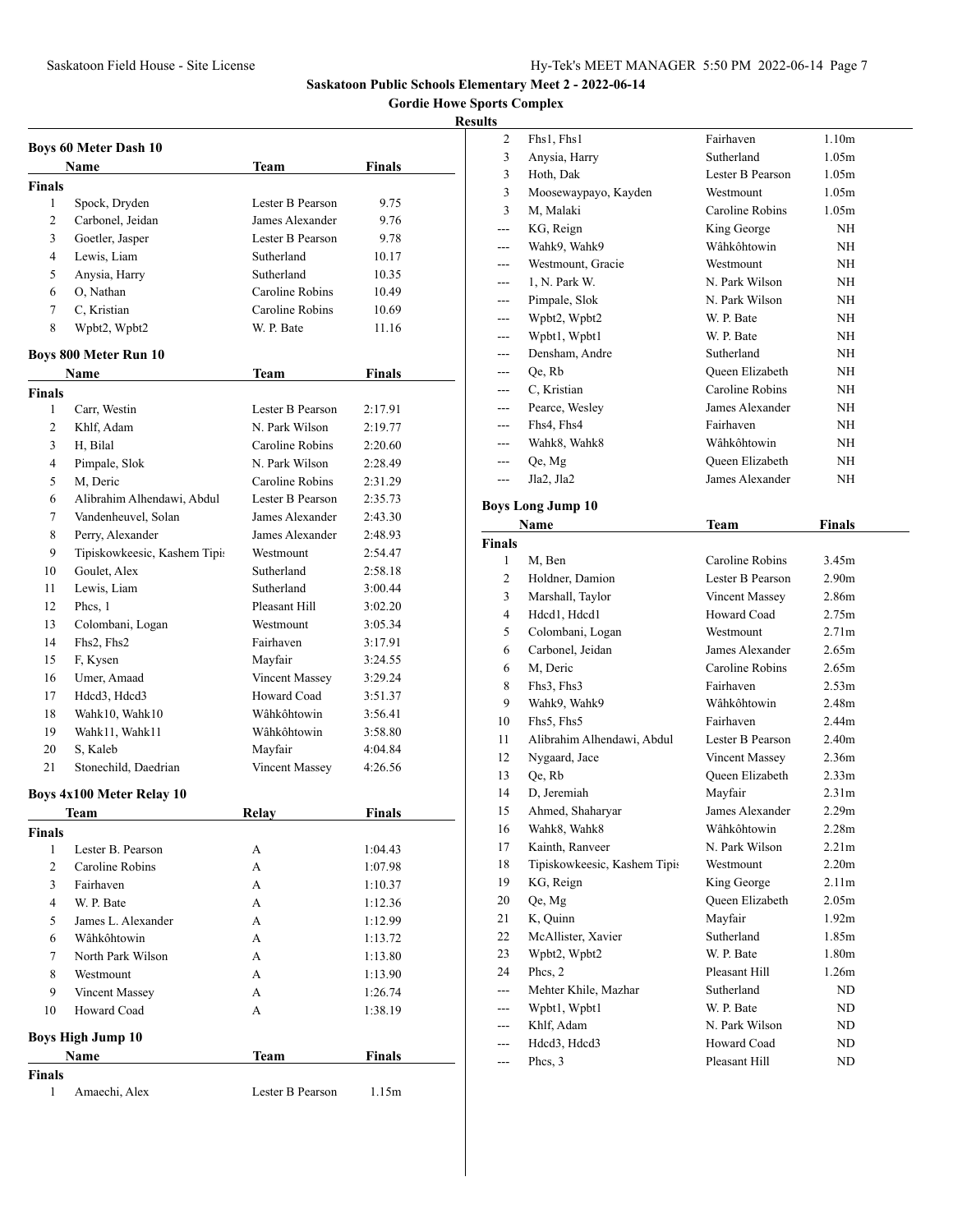# **Gordie Howe Sports Complex**

|               | <b>Boys Super Weight (Ball Throw) 10</b><br>Name | Team                  | <b>Finals</b>      |
|---------------|--------------------------------------------------|-----------------------|--------------------|
| <b>Finals</b> |                                                  |                       |                    |
| 1             | Wahk10, Wahk10                                   | Wâhkôhtowin           | 33.30m             |
| 2             | Mehter Khile, Mazhar                             | Sutherland            | 32.20m             |
| 3             | Holdner, Damion                                  | Lester B Pearson      | 31.40m             |
| 4             | Phcs, 1                                          | Pleasant Hill         | 30.70m             |
| 5             | O, Nathan                                        | Caroline Robins       | 30.30m             |
| 6             | Hansen, Jaxen                                    | James Alexander       | 27.90m             |
| 7             | Gilson, Declan                                   | Lester B Pearson      | 27.50m             |
| 7             | Nabess, Vanderlei                                | Westmount             | 27.50m             |
| 9             | M, Ben                                           | Caroline Robins       | 26.80m             |
| 10            | Nygaard, Jace                                    | Vincent Massey        | 26.00m             |
| 11            | Fhs5, Fhs5                                       | Fairhaven             | 25.70m             |
| 12            | Wahk13, Wahk13                                   | Wâhkôhtowin           | 25.30m             |
| 12            | Phcs, 3                                          | Pleasant Hill         | 25.30m             |
| 14            | Wpbt2, Wpbt2                                     | W. P. Bate            | 24.00m             |
| 14            | Kainth, Tanveer                                  | N. Park Wilson        | 24.00m             |
| 14            | Jla1, Jla1                                       | James Alexander       | 24.00m             |
| 17            | Fhs4, Fhs4                                       | Fairhaven             | 22.90m             |
| 18            | Tipiskowkeesic, Kashem Tipi:                     | Westmount             | 22.00m             |
| 19            | Qe, Km                                           | Queen Elizabeth       | 21.30m             |
| 20            | Wpbt1, Wpbt1                                     | W. P. Bate            | 21.20m             |
| 21            | Hdcd4, Hdcd4                                     | Howard Coad           | 19.90m             |
| 22            | Naguri, Nihaal                                   | N. Park Wilson        | 19.80m             |
| 23            | McAllister, Xavier                               | Sutherland            | 18.90m             |
| 23            | Goodwillie, Charlie                              | <b>Vincent Massey</b> | 18.90m             |
| 25            | Qe, Bb                                           | Queen Elizabeth       | 17.70m             |
| 26            | S, Kaleb                                         | Mayfair               | 17.60m             |
| 27            | Hdcd5, Hdcd5                                     | Howard Coad           | 17.10m             |
| 28            | R, Makis                                         | Mayfair               | 10.80 <sub>m</sub> |
|               | <b>Boys 60 Meter Dash 11</b>                     |                       |                    |
|               | Name                                             | Team                  | <b>Prelims</b>     |
|               | <b>Preliminaries</b>                             |                       |                    |
| 1             | Wpbt1, Wpbt1                                     | W. P. Bate            | 9.09q              |
| 2             | Mutarugera, Shalom                               | Lester B Pearson      | 9.15q              |
| 3             | Fhs11. Fhs11                                     | Fairhaven             | 9.39q              |
| 4             | Voykin, Josh                                     | N. Park Wilson        | 9.61q              |
| 5             | Amdie, Kaleab                                    | Sutherland            | 9.63q              |
| 6             | Brass, Kaden                                     | Sutherland            | 9.67q              |
| 7             | Newkirk, Zaman                                   | Lester B Pearson      | 9.75q              |
| 8             | Lintag, Jerald                                   | James Alexander       | 9.77q              |
| 9             | Z, Wayne                                         | Caroline Robins       | 9.94               |
| 10            | Fhs12, Fhs12                                     | Fairhaven             | 9.99               |
| 11            | R, Rayhan                                        | Caroline Robins       | 10.33              |
| 12            | Wpbt2, Wpbt2                                     | W. P. Bate            | 10.44              |
| 13            | Hdcd16, Hdcd16                                   | Howard Coad           | 10.59              |
| 14            | Ligan, Coco                                      | Westmount             | 10.66              |
| 15            | Yassin, Galme                                    | Westmount             | 10.72              |
| 16            | Hdcd45, Hdcd45                                   | Howard Coad           | 10.80              |
| 17            | Maughan, Callum                                  | James Alexander       | 10.95              |
| 18            | Phcs, 9                                          | Pleasant Hill         | 11.10              |
| 19            | Wahk23, Wahk23                                   | Wâhkôhtowin           | 11.12              |
| 20            | S, Lucas                                         | Mayfair               | 11.93              |
|               |                                                  |                       |                    |

| шњэ            |                                  |                  |               |  |  |  |  |
|----------------|----------------------------------|------------------|---------------|--|--|--|--|
| 21             | Wahk25, Wahk25                   | Wâhkôhtowin      | 12.31         |  |  |  |  |
|                | <b>Boys 60 Meter Dash 11</b>     |                  |               |  |  |  |  |
|                | Name                             | Team             | Finals        |  |  |  |  |
| <b>Finals</b>  |                                  |                  |               |  |  |  |  |
| 1              | Wpbt1, Wpbt1                     | W. P. Bate       | 9.16          |  |  |  |  |
| 2              | Mutarugera, Shalom               | Lester B Pearson | 9.34          |  |  |  |  |
| 3              | Fhs11, Fhs11                     | Fairhaven        | 9.43          |  |  |  |  |
| $\overline{4}$ | Amdie, Kaleab                    | Sutherland       | 9.52          |  |  |  |  |
| 5              | Voykin, Josh                     | N. Park Wilson   | 9.65          |  |  |  |  |
| 5              | Lintag, Jerald                   | James Alexander  | 9.65          |  |  |  |  |
| $\tau$         | Brass, Kaden                     | Sutherland       | 9.78          |  |  |  |  |
| 8              | Newkirk, Zaman                   | Lester B Pearson | 9.86          |  |  |  |  |
|                |                                  |                  |               |  |  |  |  |
|                | <b>Boys 800 Meter Run 11</b>     |                  |               |  |  |  |  |
|                | Name                             | Team             | <b>Finals</b> |  |  |  |  |
| <b>Finals</b>  |                                  |                  |               |  |  |  |  |
| 1              | Wpbt2, Wpbt2                     | W. P. Bate       | 2:05.97       |  |  |  |  |
| 2              | Fhs16, Fhs16                     | Fairhaven        | 2:07.51       |  |  |  |  |
| 3              | Deroose, Aries                   | James Alexander  | 2:11.77       |  |  |  |  |
| $\overline{4}$ | Hdcd17, Hdcd17                   | Howard Coad      | 2:14.40       |  |  |  |  |
| 5              | L, Ryan                          | Caroline Robins  | 2:15.14       |  |  |  |  |
| 6              | Lake, Fionntan                   | James Alexander  | 2:17.87       |  |  |  |  |
| 7              | H, Dyllan                        | Caroline Robins  | 2:20.67       |  |  |  |  |
| 8              | Shingoose, Richard               | Westmount        | 2:24.41       |  |  |  |  |
| 9              | Fhs15, Fhs15                     | Fairhaven        | 2:25.70       |  |  |  |  |
| 10             | Wahk22, Wahk22                   | Wâhkôhtowin      | 2:31.84       |  |  |  |  |
| 11             | Qe, Hb                           | Queen Elizabeth  | 2:41.84       |  |  |  |  |
| 12             | Who, Who                         | Who              | 2:42.19       |  |  |  |  |
| 13             | Wahk23, Wahk23                   | Wâhkôhtowin      | 2:52.45       |  |  |  |  |
| 14             | P, Kayden                        | Mayfair          | 2:53.26       |  |  |  |  |
| 15             | Yassin, Galme                    | Westmount        | 3:02.03       |  |  |  |  |
| 16             | Samm, Nusayb                     | Lester B Pearson | 3:02.15       |  |  |  |  |
| 17             | Idris, Jaber                     | Lester B Pearson | 3:05.61       |  |  |  |  |
| 18             | Elmore, Nicholas                 | Vincent Massey   | 3:06.40       |  |  |  |  |
| 19             | 3, N. Park W.                    | N. Park Wilson   | 3:15.31       |  |  |  |  |
| 20             | B, Darian                        | Mayfair          | 4:00.50       |  |  |  |  |
| 21             | Wpbt1, Wpbt1                     | W. P. Bate       | 4:04.95       |  |  |  |  |
|                |                                  |                  |               |  |  |  |  |
|                | <b>Boys 4x100 Meter Relay 11</b> |                  |               |  |  |  |  |
|                | <b>Team</b>                      | <b>Relay</b>     | <b>Finals</b> |  |  |  |  |
| <b>Finals</b>  |                                  |                  |               |  |  |  |  |
| $\mathbf{1}$   | W. P. Bate                       | А                | 1:03.10       |  |  |  |  |
| $\overline{c}$ | Fairhaven                        | А                | 1:04.84       |  |  |  |  |
| 3              | Lester B. Pearson                | А                | 1:07.06       |  |  |  |  |
| $\overline{4}$ | Caroline Robins                  | А                | 1:07.65       |  |  |  |  |
| 5              | North Park Wilson                | А                | 1:07.74       |  |  |  |  |
| 6              | James L. Alexander               | А                | 1:07.82       |  |  |  |  |
| 7              | Howard Coad                      | А                | 1:09.90       |  |  |  |  |
| 8              | Wâhkôhtowin                      | А                | 1:13.12       |  |  |  |  |
| 9              | Pleasant Hill                    | А                | 1:17.42       |  |  |  |  |
| 10             | Westmount                        | А                | 1:19.39       |  |  |  |  |
|                |                                  |                  |               |  |  |  |  |
|                |                                  |                  |               |  |  |  |  |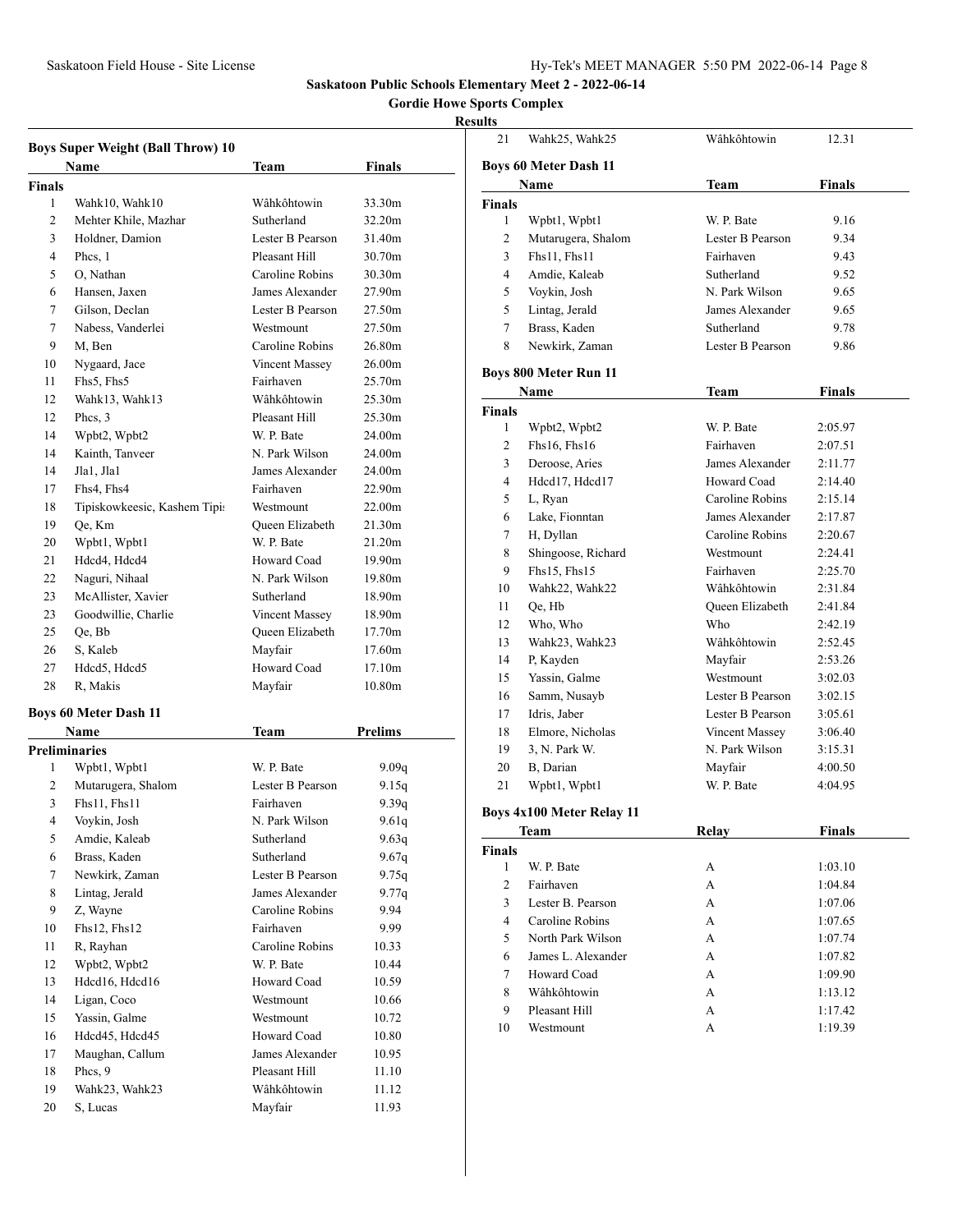# **Gordie Howe Sports Complex**

| <b>Boys High Jump 11</b> |                          |                        |                   |  |
|--------------------------|--------------------------|------------------------|-------------------|--|
|                          | Name                     | Team                   | Finals            |  |
| <b>Finals</b>            |                          |                        |                   |  |
| 1                        | Wpbt2, Wpbt2             | W. P. Bate             | 1.30 <sub>m</sub> |  |
| $\overline{c}$           | 3, N. Park W.            | N. Park Wilson         | J1.25m            |  |
| 3                        | 2, N. Park W.            | N. Park Wilson         | J1.25m            |  |
| 4                        | Deroose, Aries           | James Alexander        | 1.20 <sub>m</sub> |  |
| 5                        | Mutarugera, Shalom       | Lester B Pearson       | 1.15m             |  |
| 6                        | Wpbt1, Wpbt1             | W. P. Bate             | 1.10 <sub>m</sub> |  |
| 6                        | Tobac, Kihewsis          | Westmount              | 1.10 <sub>m</sub> |  |
| 8                        | Yassin, Galme            | Westmount              | 1.05m             |  |
| 8                        | Harrabek, Dayde          | Lester B Pearson       | 1.05m             |  |
| 8                        | Wahk21, Wahk21           | Wâhkôhtowin            | 1.05m             |  |
|                          | 46, Hdcd46               | Howard Coad            | NH                |  |
|                          | Orth, Ayden              | <b>Vincent Massey</b>  | NΗ                |  |
| ---                      | Wahk24, Wahk24           | Wâhkôhtowin            | NH                |  |
| ---                      | R, Rayhan                | Caroline Robins        | NH                |  |
| $---$                    | H, Lucas                 | Caroline Robins        | NH                |  |
| ---                      | Hdcd15, Hdcd15           | Howard Coad            | NH                |  |
| ---                      | Phcs, 7                  | Pleasant Hill          | NΗ                |  |
| ---                      | Maughan, Callum          | James Alexander        | NH                |  |
| $---$                    | Fhs12, Fhs12             | Fairhaven              | NH                |  |
| ---                      | Fhs14, Fhs14             | Fairhaven              | NΗ                |  |
| $\frac{1}{2}$            | C, C.J.                  | Mayfair                | NΗ                |  |
| $---$                    | Qe, Fh                   | <b>Oueen Elizabeth</b> | NΗ                |  |
|                          |                          |                        |                   |  |
|                          | <b>Boys Long Jump 11</b> |                        |                   |  |
|                          | Name                     | <b>Team</b>            | <b>Finals</b>     |  |
| <b>Finals</b>            |                          |                        |                   |  |
| 1                        | H, Dyllan                | Caroline Robins        | 4.04 <sub>m</sub> |  |
| 2                        | Voykin, Josh             | N. Park Wilson         | 3.50 <sub>m</sub> |  |
| 3                        | Wahk21, Wahk21           | Wâhkôhtowin            | 3.21 <sub>m</sub> |  |
| 4                        | Lintag, Jerald           | James Alexander        | 3.20 <sub>m</sub> |  |
| 4                        | Hdcd14, Hdcd14           | Howard Coad            | 3.20 <sub>m</sub> |  |
| 4                        | 2, N. Park W.            | N. Park Wilson         | 3.20 <sub>m</sub> |  |
| 7                        | Brass, Kaden             | Sutherland             | 3.14m             |  |
| 8                        | Z, Wayne                 | Caroline Robins        | 3.13 <sub>m</sub> |  |
| 9                        | Newkirk, Zaman           | Lester B Pearson       | 3.12m             |  |
| 9                        | Wahk22, Wahk22           | Wâhkôhtowin            | 3.12m             |  |
| 11                       | KG, Izaak                | King George            | 2.98m             |  |
| 12                       | Phcs, 9                  | Pleasant Hill          | 2.97 <sub>m</sub> |  |
| 13                       | Fhs14, Fhs14             | Fairhaven              | 2.85m             |  |
| 14                       | Yassin, Galme            | Westmount              | 2.84m             |  |
| 15                       | Fhs13, Fhs13             | Fairhaven              | 2.77m             |  |
| 16                       | Lake, Fionntan           | James Alexander        | 2.75m             |  |
| 17                       | Guskoski, Cainan         | Lester B Pearson       | 2.60 <sub>m</sub> |  |
| 17                       | Suth, Nathan             | Sutherland             | 2.60 <sub>m</sub> |  |
| 17                       | Phcs, 8                  | Pleasant Hill          | 2.60 <sub>m</sub> |  |
| 20                       | Wpbt1, Wpbt1             | W. P. Bate             | 2.50 <sub>m</sub> |  |
| 21                       | S, Lucas                 | Mayfair                | 2.46m             |  |
| 22                       | Wpbt2, Wpbt2             | W. P. Bate             | 2.40 <sub>m</sub> |  |
| 23                       | Oe, Fh                   | Queen Elizabeth        | 2.32m             |  |
| 24                       | Hdcd16, Hdcd16           | Howard Coad            | 2.20 <sub>m</sub> |  |
| 25                       | Mora, David              | Vincent Massey         | 1.80 <sub>m</sub> |  |
| $\overline{a}$           | Abdulalim, Mohamed       | Vincent Massey         | ND                |  |

| ---            | Ligan, Coco                              | Westmount              | ND                 |
|----------------|------------------------------------------|------------------------|--------------------|
|                | <b>Boys Super Weight (Ball Throw) 11</b> |                        |                    |
|                | Name                                     | Team                   | <b>Finals</b>      |
| <b>Finals</b>  |                                          |                        |                    |
| $\mathbf{1}$   | Wpbt1, Wpbt1                             | W. P. Bate             | 19.12m             |
| $\overline{c}$ | Amdie, Kaleab                            | Sutherland             | 18.81m             |
| 3              | Wpbt2, Wpbt2                             | W. P. Bate             | 17.76m             |
| 4              | Fhs13, Fhs13                             | Fairhaven              | 16.81m             |
| 5              | Birkland-Letkeman, Anakin                | James Alexander        | 16.73m             |
| 6              | Yassin, Galme                            | Westmount              | 16.15m             |
| 7              | Qe, Bh                                   | <b>Oueen Elizabeth</b> | 16.13m             |
| 8              | Scribe, Camden                           | N. Park Wilson         | 16.05m             |
| 9              | Gregory, Micah                           | James Alexander        | 15.81m             |
| 10             | Hdcd17, Hdcd17                           | Howard Coad            | 15.52m             |
| 11             | Idris, Jaber                             | Lester B Pearson       | 15.27m             |
| 12             | L, Ryan                                  | Caroline Robins        | 15.14m             |
| 13             | Qe, Hb                                   | Queen Elizabeth        | 15.03m             |
| 14             | Abdulalim, Mohamed                       | Vincent Massey         | 14.88m             |
| 15             | Adem. Haithim                            | Westmount              | 14.87m             |
| 16             | Hdcd15, Hdcd15                           | Howard Coad            | 14.08 <sub>m</sub> |
| 17             | A, Syed                                  | Caroline Robins        | 13.58m             |
| 17             | Harrabek, Dayde                          | Lester B Pearson       | 13.58m             |
| 19             | Wahk25, Wahk25                           | Wâhkôhtowin            | 13.35m             |
| 20             | Wahk26, Wahk26                           | Wâhkôhtowin            | 13.30m             |
| 21             | C, C.J.                                  | Mayfair                | 12.70m             |
| 22             | Fhs15, Fhs15                             | Fairhaven              | 10.62m             |
| 23             | P, Kayden                                | Mayfair                | 9.40 <sub>m</sub>  |
| ---            | Phcs, 7                                  | Pleasant Hill          | ND.                |
| ---            | Baldhad-Morin, Winston                   | N. Park Wilson         | ND                 |
| ---            | Peters, Conrad                           | Vincent Massey         | ND                 |
| ---            | Nochowny, Ty                             | Sutherland             | ND                 |
|                | <b>Boys 80 Meter Dash 12</b>             |                        |                    |
|                | Name                                     | <b>Team</b>            | <b>Prelims</b>     |
|                | <b>Preliminaries</b>                     |                        |                    |
| 1              | Qe, Bp                                   | Queen Elizabeth        | 11.47q             |
| 2              | Hdcd22, Hdcd22                           | Howard Coad            | 11.86q             |
| 3              | Priestly, Jake                           | N. Park Wilson         | 11.92q             |
|                |                                          |                        |                    |

| 3              | Priestly, Jake          | N. Park Wilson   | 11.92q |  |
|----------------|-------------------------|------------------|--------|--|
| $\overline{4}$ | Patel, Shaurya          | Sutherland       | 12.03q |  |
| 5              | L, Tyler                | Caroline Robins  | 12.05q |  |
| 6              | Jorgenson-Peche, Tyrese | Lester B Pearson | 12.08q |  |
| 7              | Fhs24, Fhs24            | Fairhaven        | 12.25q |  |
| 8              | P, Jake                 | Caroline Robins  | 12.31q |  |
| 9              | Fuchs, Preston          | James Alexander  | J12.31 |  |
| 10             | Tanjim, Arpon           | Vincent Massey   | 12.36  |  |
| 11             | Eymann, Blake           | Westmount        | 12.50  |  |
| 12             | Fasthuber, Matthew      | N. Park Wilson   | 12.67  |  |
| 12             | Wahk37, Wahk37          | Wâhkôhtowin      | 12.67  |  |
| 14             | $Fhs26$ , $Fhs26$       | Fairhaven        | 12.73  |  |
| 15             | S, Lane                 | Mayfair          | 12.74  |  |
| 16             | Hdcd24, Hdcd24          | Howard Coad      | 12.76  |  |
| 17             | Gilson, Lucius          | Lester B Pearson | 12.82  |  |
| 18             | Khan, Abdullah          | Sutherland       | 12.98  |  |
| 19             | Olson, Kohen            | James Alexander  | 13.09  |  |
| 20             | Roberts, Ashton         | Westmount        | 14.04  |  |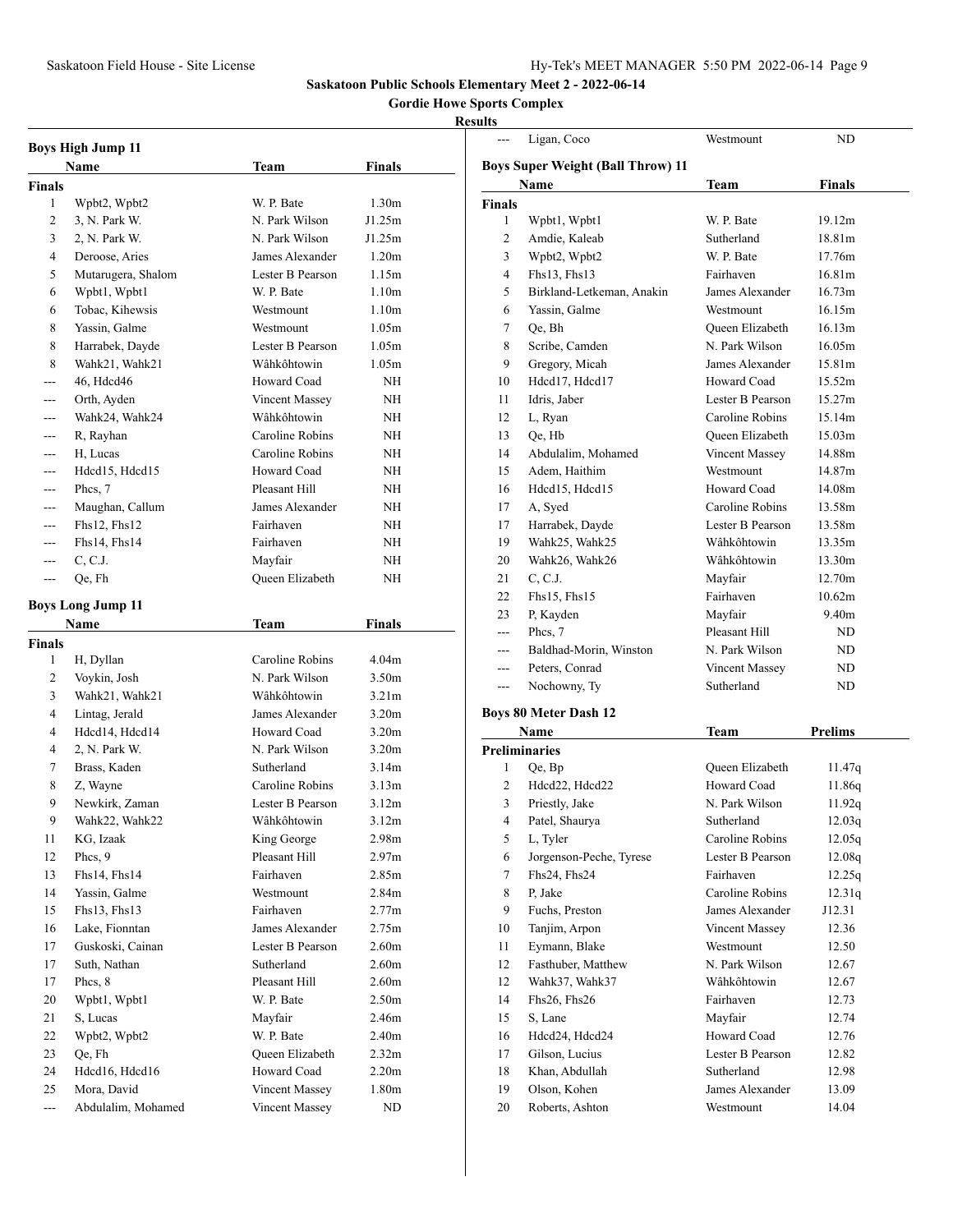**Gordie Howe Sports Complex**

| Preliminaries  (Boys 80 Meter Dash 12) |                                  |                        |                |  |  |
|----------------------------------------|----------------------------------|------------------------|----------------|--|--|
|                                        | <b>Name</b>                      | Team                   | <b>Prelims</b> |  |  |
| 21                                     | Wpbt1, Wpbt1                     | W. P. Bate             | 14.28          |  |  |
| 22                                     | Wahk36, Wahk36                   | Wâhkôhtowin            | 14.65          |  |  |
| 23                                     | Wpbt2, Wpbt2                     | W. P. Bate             | 15.10          |  |  |
| ---                                    | Phcs, 12                         | Pleasant Hill          | NT             |  |  |
|                                        | <b>Boys 80 Meter Dash 12</b>     |                        |                |  |  |
|                                        | Name                             | Team                   | <b>Finals</b>  |  |  |
| <b>Finals</b>                          |                                  |                        |                |  |  |
| 1                                      | Qe, Bp                           | Queen Elizabeth        | 11.42          |  |  |
| $\overline{2}$                         | Hdcd22, Hdcd22                   | Howard Coad            | 11.77          |  |  |
| 3                                      | Jorgenson-Peche, Tyrese          | Lester B Pearson       | 11.88          |  |  |
| $\overline{4}$                         | Priestly, Jake                   | N. Park Wilson         | 11.89          |  |  |
| 5                                      | Patel, Shaurya                   | Sutherland             | 12.24          |  |  |
| 6                                      | Fhs24, Fhs24                     | Fairhaven              | 12.37          |  |  |
| 7                                      | L, Tyler                         | Caroline Robins        | 12.44          |  |  |
| 8                                      | P. Jake                          | Caroline Robins        | 12.58          |  |  |
|                                        | <b>Boys 800 Meter Run 12</b>     |                        |                |  |  |
|                                        | <b>Name</b>                      | Team                   | <b>Finals</b>  |  |  |
| <b>Finals</b>                          |                                  |                        |                |  |  |
| 1                                      | $Fhs25$ , $Fhs25$                | Fairhaven              | 1:50.81        |  |  |
| 2                                      | Priestly, Jake                   | N. Park Wilson         | 1:52.70        |  |  |
| 3                                      | Qe, Sg                           | Queen Elizabeth        | 1:53.33        |  |  |
| 4                                      | Yahya, Abdu                      | Vincent Massey         | 1:59.60        |  |  |
| 5                                      | Olson, Kohen                     | James Alexander        | 2:11.43        |  |  |
| 6                                      | Gilson, Lucius                   | Lester B Pearson       | 2:12.87        |  |  |
| 7                                      | Wilson, Austin                   | Lester B Pearson       | 2:16.79        |  |  |
| 8                                      | Thiessen, Chase                  | N. Park Wilson         | 2:17.53        |  |  |
| 9                                      | Fhs22, Fhs22                     | Fairhaven              | 2:19.97        |  |  |
| 10                                     | Kovitch-Mudrey, Boston           | James Alexander        | 2:25.94        |  |  |
| 11                                     | Amad, Zohaib                     | Vincent Massey         | 2:27.24        |  |  |
| 12                                     | Qe, Md                           | <b>Oueen Elizabeth</b> | 2:56.54        |  |  |
| 13                                     | Eymann, Blake                    | Westmount              | 2:59.36        |  |  |
| 14                                     | Hdcd23, Hdcd23                   | Howard Coad            | 3:02.47        |  |  |
| 15                                     | White, Alex                      | Westmount              | 3:29.04        |  |  |
| 16                                     | Wpbt2, Wpbt2                     | W. P. Bate             | 3:32.79        |  |  |
| 17                                     | B, Hoshang                       | Caroline Robins        | 3:39.07        |  |  |
|                                        |                                  |                        |                |  |  |
|                                        | <b>Boys 4x100 Meter Relay 12</b> |                        |                |  |  |
|                                        | Team                             | Relay                  | <b>Finals</b>  |  |  |
| <b>Finals</b>                          |                                  |                        |                |  |  |
| 1                                      | Fairhaven                        | А                      | 59.17          |  |  |
| $\overline{2}$                         | James L. Alexander               | А                      | 1:00.75        |  |  |
| 3                                      | Vincent Massey                   | A                      | 1:01.03        |  |  |
| $\overline{4}$                         | North Park Wilson                | A                      | 1:04.03        |  |  |
| 5                                      | Lester B. Pearson                | А                      | 1:04.19        |  |  |
| 6                                      | W. P. Bate                       | A                      | 1:05.86        |  |  |
| 7                                      | Howard Coad                      | А                      | 1:06.23        |  |  |
| 8                                      | Westmount                        | А                      | 1:08.51        |  |  |
| 9                                      | Caroline Robins                  | А                      | 1:10.76        |  |  |
| 10                                     | Pleasant Hill                    | А                      | 1:23.77        |  |  |

|                | <b>Boys High Jump 12</b> |                  |                   |
|----------------|--------------------------|------------------|-------------------|
|                | Name                     | Team             | <b>Finals</b>     |
| <b>Finals</b>  |                          |                  |                   |
| 1              | Dunn-Schultz, Lucas      | Vincent Massey   | 1.40 <sub>m</sub> |
| 2              | Tootoosis, Sean          | James Alexander  | J1.30m            |
| 3              | Qe, Bp                   | Queen Elizabeth  | J1.30m            |
| 4              | Qe, Sg                   | Queen Elizabeth  | 1.25m             |
| 5              | Fuchs, Preston           | James Alexander  | J1.20m            |
| 6              | 2, Wpbt                  | W. P. Bate       | J1.20m            |
| 7              | $Fhs23$ , $Fhs23$        | Fairhaven        | 1.15m             |
| 7              | 1, Wpbt                  | W. P. Bate       | 1.15m             |
| 9              | Fhs25, Fhs25             | Fairhaven        | 1.10 <sub>m</sub> |
| 9              | Wahk36, Wahk36           | Wâhkôhtowin      | 1.10 <sub>m</sub> |
| 9              | Alsalomi, Mohammed       | Lester B Pearson | 1.10 <sub>m</sub> |
| 9              | S, Lane                  | Mayfair          | 1.10m             |
|                | Wahk37, Wahk37           | Wâhkôhtowin      | NH                |
| ---            | Muscakapoe, Deesin       | N. Park Wilson   | NH                |
| ---            | Bergstrom, Lucas         | N. Park Wilson   | NΗ                |
| ---            | Rizwan, Mohammad         | Lester B Pearson | NΗ                |
| ---            | Hdcd24, Hdcd24           | Howard Coad      | NH                |
| ---            | Eymann, Blake            | Westmount        | NΗ                |
| ---            | Kishayinew, Dylin        | Westmount        | NΗ                |
|                |                          |                  |                   |
|                | <b>Boys Long Jump 12</b> |                  |                   |
|                | Name                     | Team             | Finals            |
| <b>Finals</b>  |                          |                  |                   |
| 1              | Tootoosis, Sean          | James Alexander  | 3.83 <sub>m</sub> |
| 2              | Wpbt2, Wpbt2             | W. P. Bate       | 3.81 <sub>m</sub> |
| 3              | Abdullah, Ali            | Lester B Pearson | 3.79 <sub>m</sub> |
| 4              | Wpbt1, Wpbt1             | W. P. Bate       | 3.71 <sub>m</sub> |
| 5              | Fhs24, Fhs24             | Fairhaven        | 3.70 <sub>m</sub> |
| 6              | Heilman, Leeland         | James Alexander  | 3.60 <sub>m</sub> |
| 7              | $Fhs22$ , $Fhs22$        | Fairhaven        | 3.55m             |
| 8              | Jorgenson-Pech, Tyrese   | Lester B Pearson | 3.49 <sub>m</sub> |
| 9              | P, Jake                  | Caroline Robins  | 3.24 <sub>m</sub> |
| 10             | Tanjim, Arpon            | Vincent Massey   | 3.23 <sub>m</sub> |
| 11             | Thiessen, Chase          | N. Park Wilson   | 3.15m             |
| 12             | Wahk38, Wahk38           | Wâhkôhtowin      | 3.14m             |
| 13             | G, Kashdyn               | Caroline Robins  | 3.12m             |
| 14             | Lyaga, Shreyas           | N. Park Wilson   | 3.08 <sub>m</sub> |
| 15             | Qe, Md                   | Queen Elizabeth  | 2.96m             |
| 16             | Hdcd23, Hdcd23           | Howard Coad      | 2.78m             |
| 17             | Hdcd26, Hdcd26           | Howard Coad      | 2.75m             |
| 18             | Eymann, Blake            | Westmount        | 2.69 <sub>m</sub> |
| 19             | Kishayinew, Dylin        | Westmount        | 2.63 <sub>m</sub> |
| 20             | Wahk36, Wahk36           | Wâhkôhtowin      | 2.24 <sub>m</sub> |
| ---            | Khan, Abdullah           | Sutherland       | ND                |
| ---            | Phcs, 12                 | Pleasant Hill    | ND                |
| ---            | Santana, Nathan          | Sutherland       | ND                |
|                |                          |                  |                   |
|                | <b>Boys Shot Put 12</b>  |                  |                   |
|                | Name                     | <b>Team</b>      | <b>Finals</b>     |
| <b>Finals</b>  |                          |                  |                   |
| $\mathbf{1}$   | L, Tyler                 | Caroline Robins  | 10.98m            |
| $\overline{c}$ | Qe, Cqv                  | Queen Elizabeth  | 10.46m            |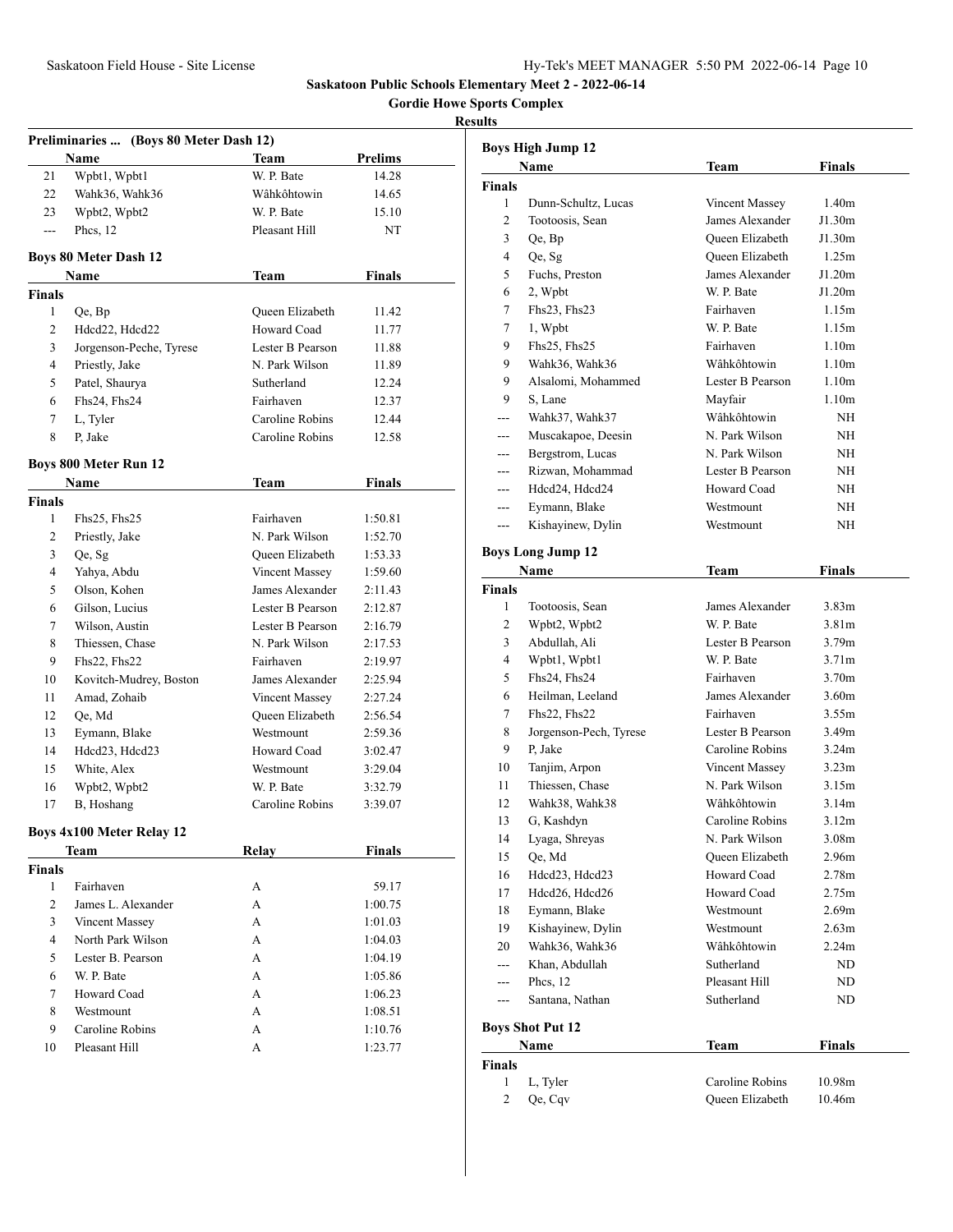**Gordie Howe Sports Complex**

|         | Finals  (Boys Shot Put 12)   |                       |                   |
|---------|------------------------------|-----------------------|-------------------|
|         | <b>Name</b>                  | <b>Team</b>           | <b>Finals</b>     |
| 3       | $Fhs23$ , $Fhs23$            | Fairhaven             | 10.29m            |
| 4       | Wpbt2, Wpbt2                 | W. P. Bate            | 9.92 <sub>m</sub> |
| 5       | Hdcd22, Hdcd22               | Howard Coad           | 8.66m             |
| 6       | Amad, Zohaib                 | <b>Vincent Massey</b> | 8.47 <sub>m</sub> |
| 7       | Heilman, Leeland             | James Alexander       | 8.19m             |
| 8       | Hoffart, Andrew              | N. Park Wilson        | 7.95m             |
| 9       | Wahk37, Wahk37               | Wâhkôhtowin           | 7.66m             |
| 10      | Wpbt1, Wpbt1                 | W. P. Bate            | 7.65m             |
| 11      | Sutherland, Jerrick          | Lester B Pearson      | 7.59 <sub>m</sub> |
| 12      | Kovitch-Mudrey, Boston       | James Alexander       | 7.46m             |
| 13      | B, Elliot                    | Caroline Robins       | 7.45m             |
| 14      | Fhs26, Fhs26                 | Fairhaven             | 6.82m             |
| 15      | Hannan, Tylan                | Lester B Pearson      | 6.56m             |
| 16      | Eymann, Blake                | Westmount             | 6.47m             |
| 17      | Wahk39, Wahk39               | Wâhkôhtowin           | 5.79m             |
| 18      | Hdcd25, Hdcd25               | Howard Coad           | 5.55m             |
| 19      | White, Alex                  | Westmount             | 5.42m             |
| 20      | Phcs, 11                     | Pleasant Hill         | 1.45m             |
| $- - -$ | Dunn-Schultz, Lucas          | <b>Vincent Massey</b> | ND                |
| $---$   | Al Aabo, Mohamad             | N. Park Wilson        | ND                |
| $---$   | Patel, Shaurya               | Sutherland            | ND                |
| $---$   | M, Andrei                    | Mayfair               | ND                |
|         | <b>Boys 80 Meter Dash 13</b> |                       |                   |
|         | Name                         | Team                  | Prelims           |
|         | <b>Preliminaries</b>         |                       |                   |
| 1       | Qe, Jb                       | Queen Elizabeth       | 11.28q            |
| 2       | Walker, Henry                | Westmount             | 11.32q            |
| 3       | Edmison, Cullen              | James Alexander       | 11.38q            |
| 4       | L, Brad                      | Caroline Robins       | 11.55q            |
| 4       | Jaunzems-Dupuis, Tristan     | N. Park Wilson        | 11.55q            |
| 6       | Abdulalim, Akram             | Vincent Massey        | 11.57q            |
| 7       | Makepeace, Alex              | Lester B Pearson      | 11.59q            |
| 8       | Fhs35, Fhs35                 | Fairhaven             | 11.84q            |
| 9       | Buckley, Nathan              | Vincent Massey        | 11.87             |
| 10      | Del Castillo, Jennesy        | Lester B Pearson      | 11.97             |
| 11      | Wpbt1, Wpbt1                 | W. P. Bate            | 12.03             |
| 12      | Hdcd33, Hdcd33               | Howard Coad           | 12.07             |
| 13      | Vandenheuvel, Cruz           | N. Park Wilson        | 12.10             |
| 14      | Paul, Cohen                  | James Alexander       | 12.30             |
| 15      | Wahk45, Wahk45               | Wâhkôhtowin           | 12.50             |
| 16      | Hdcd32, Hdcd32               | Howard Coad           | 12.58             |
| 17      | Wahk46, Wahk46               | Wâhkôhtowin           | 12.59             |
| 18      | Wpbt2, Wpbt2                 | W. P. Bate            | 12.60             |
| 19      | Awasis, Tristian             | Sutherland            | 12.69             |
| 20      | Carvalho, Mateus             | Westmount             | 12.93             |
| 21      | Awasis, Julian               | Sutherland            | 13.00             |
| 22      | Wright, Trentyn              | King George           | 13.20             |
| 23      | N, Shahnawer                 | Caroline Robins       | 13.96             |
| 24      | Kakakaway, Aaron             | King George           | 14.22             |
| 25      | Qe, Ol                       | Queen Elizabeth       | 14.90             |
| 26      | Phcs, 20                     | Pleasant Hill         | 14.95             |
| 27      | Fhs33, Fhs33                 | Fairhaven             | 18.37             |

| <b>Boys 80 Meter Dash 13</b> |                                  |                       |                    |  |  |
|------------------------------|----------------------------------|-----------------------|--------------------|--|--|
|                              | Name                             | Team                  | <b>Finals</b>      |  |  |
| <b>Finals</b>                |                                  |                       |                    |  |  |
| 1                            | Qe, Jb                           | Queen Elizabeth       | 11.13              |  |  |
| 2                            | Walker, Henry                    | Westmount             | 11.20              |  |  |
| 3                            | Abdulalim, Akram                 | <b>Vincent Massey</b> | 11.24              |  |  |
| 4                            | Makepeace, Alex                  | Lester B Pearson      | 11.29              |  |  |
| 5                            | Edmison, Cullen                  | James Alexander       | 11.31              |  |  |
| 6                            | Jaunzems-Dupuis, Tristan         | N. Park Wilson        | 11.33              |  |  |
| 7                            | L, Brad                          | Caroline Robins       | 11.49              |  |  |
| 8                            | Fhs35, Fhs35                     | Fairhaven             | 11.72              |  |  |
|                              | Boys 800 Meter Run 13            |                       |                    |  |  |
|                              | Name                             | Team                  | <b>Finals</b>      |  |  |
| <b>Finals</b>                |                                  |                       |                    |  |  |
| 1                            | Aden Salim, Nebil                | Vincent Massey        | 1:54.51            |  |  |
| 2                            | Fhs33, Fhs33                     | Fairhaven             | 1:54.60            |  |  |
| 3                            | S, Carter                        | Mayfair               | 1:55.69            |  |  |
| 4                            | B, Dominic                       | Caroline Robins       | 2:01.04            |  |  |
| 5                            | Hdcd41, Hdcd41                   | Howard Coad           | 2:03.53            |  |  |
| 6                            | Bajwa, Umar                      | Vincent Massey        | 2:03.54            |  |  |
| 7                            | Fhs34, Fhs34                     | Fairhaven             | 2:04.85            |  |  |
| 8                            | Del Castillo, Jennesy            | Lester B Pearson      | 2:07.56            |  |  |
| 9                            | Makepeace, Alex                  | Lester B Pearson      | 2:10.20            |  |  |
|                              | Paul. Cohen                      | James Alexander       |                    |  |  |
| 10<br>11                     |                                  | James Alexander       | 2:12.86<br>2:13.68 |  |  |
|                              | Loveridge, Chase                 | Wâhkôhtowin           |                    |  |  |
| 12                           | Wahk45, Wahk45                   |                       | 2:18.04            |  |  |
| 13                           | Morog, Charlie                   | Westmount             | 2:19.02            |  |  |
| 14                           | Wpbt1, Wpbt1                     | W. P. Bate            | 2:24.50            |  |  |
| 15                           | Vandenheuvel, Cruz               | N. Park Wilson        | 2:26.38            |  |  |
| 16                           | Ledoux, Drake                    | Westmount             | 2:29.64            |  |  |
| 17                           | Hdcd32, Hdcd32                   | Howard Coad           | 2:33.27            |  |  |
| 18                           | Qe, Ol                           | Queen Elizabeth       | 2:44.85            |  |  |
| 19                           | Wahk47, Wahk47                   | Wâhkôhtowin           | 3:00.22            |  |  |
| 20                           | Phcs, 20                         | Pleasant Hill         | 3:08.40            |  |  |
| 21                           | W. Dimitri                       | Caroline Robins       | 3:53.90            |  |  |
| 22                           | Lewis, Liam                      | King George           | 3:56.78            |  |  |
|                              | <b>Boys 4x100 Meter Relay 13</b> |                       |                    |  |  |
|                              | <b>Team</b>                      | <b>Relay</b>          | <b>Finals</b>      |  |  |
| <b>Finals</b>                |                                  |                       |                    |  |  |
| $\mathbf{1}$                 | Vincent Massey                   | А                     | 56.52              |  |  |
| $\overline{c}$               | Lester B. Pearson                | А                     | 58.11              |  |  |
| 3                            | James L. Alexander               | А                     | 59.31              |  |  |
| $\overline{4}$               | W. P. Bate                       | А                     | 59.53              |  |  |
| 5                            | North Park Wilson                | A                     | 1:00.28            |  |  |
| 6                            | Fairhaven                        | А                     | 1:01.40            |  |  |
| 7                            | Caroline Robins                  | А                     | 1:01.45            |  |  |
| 8                            | Howard Coad                      | A                     | 1:02.33            |  |  |
| 9                            | Westmount                        | А                     | 1:04.56            |  |  |
| 10                           | Wâhkôhtowin                      | А                     | 1:07.71            |  |  |
| 11                           | Pleasant Hill                    | A                     | 1:09.27            |  |  |